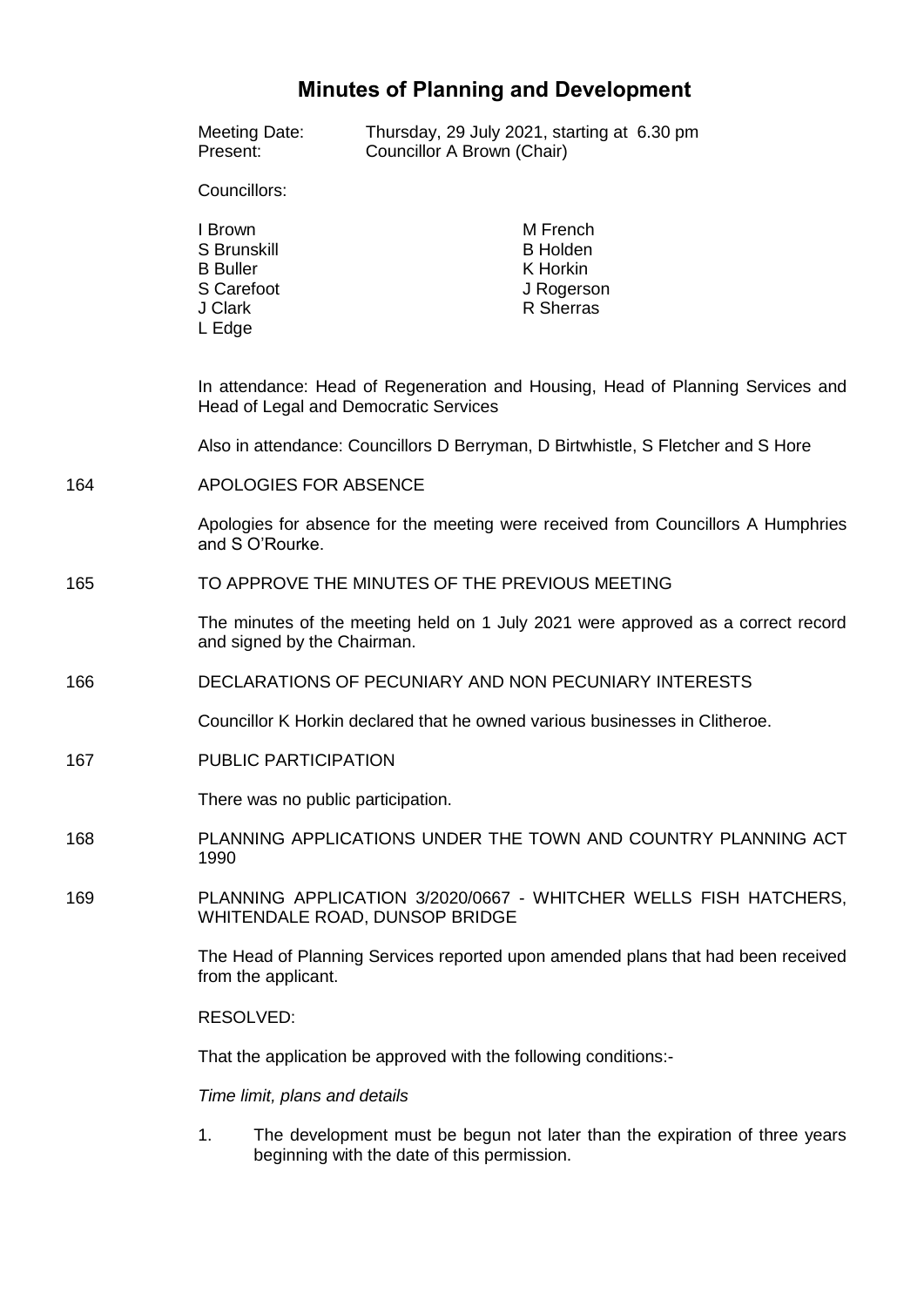REASON: Required to be imposed by Section 51 of the Planning and Compulsory Purchase Act 2004.

2. Unless explicitly required by condition within this consent, the development hereby permitted shall be carried out in complete accordance with the proposals as detailed on drawings:

Location Plan 1:5000 5891bb01 Revision A Site Location Plan A4 received on 28/07/21; Site Plan As Existing (received 28.01.2021) 5891 b/b/01 Floor Plans and Elevations as Existing Existing Ground Floor Plan (Buildings A & B) (received 28.01.2021) Existing First Floor Plan (Buildings A & B) (received 28.01.2021) Existing Roof Plan (Buildings A & B) (received 28.01.2021) Existing North Elevation (Buildings A & B) (received 28.01.2021) Existing East Elevation (Buildings A & B) (received 28.01.2021) Existing South Elevation (Buildings A & B) (received 28.01.2021) Existing West Elevation (Buildings A & B) (received 28.01.2021) Existing Long Section (received 28.01.2021) 5891cb01 Revision D Site Plans, Floor Plans and Elevations as Proposed received on 28/07/21 5891 c/b/02 rev.B Elevations and Typical Section as Proposed (received 28.01.2021)

REASON: For the avoidance of doubt and to clarify which plans are relevant to the consent.

3. All the external works of the development hereby permitted shall be completed before the expiration of three years from the date of this permission.

REASON: In order that the Local Planning Authority retains effective control over the development and to ensure that there is no significant deterioration in the condition of the building.

4. The existing buildings identified for demolition shall be demolished and all resultant materials removed from the site before development pursuant to this permission is commenced.

REASON: To safeguard the amenity of the locality.

5. This permission shall relate to the proposed conversion in accordance with the Design and Access Statement and Condition Report by Mason Gillibrand Architects submitted as part of the application. Any deviation from the survey may need to be the subject of a further planning application.

REASON: Since the application is for the conversion of the building only.

6. Notwithstanding the submitted details, precise specifications or samples of walling, door/window surrounds, rainwater goods, roofing/ridge materials including surfacing materials, their colour and texture shall have been submitted to and approved by the Local Planning Authority before their use in the proposed development. The development shall be completed in accordance with the approved details.

REASON: To ensure that the materials to be used are appropriate to the locality.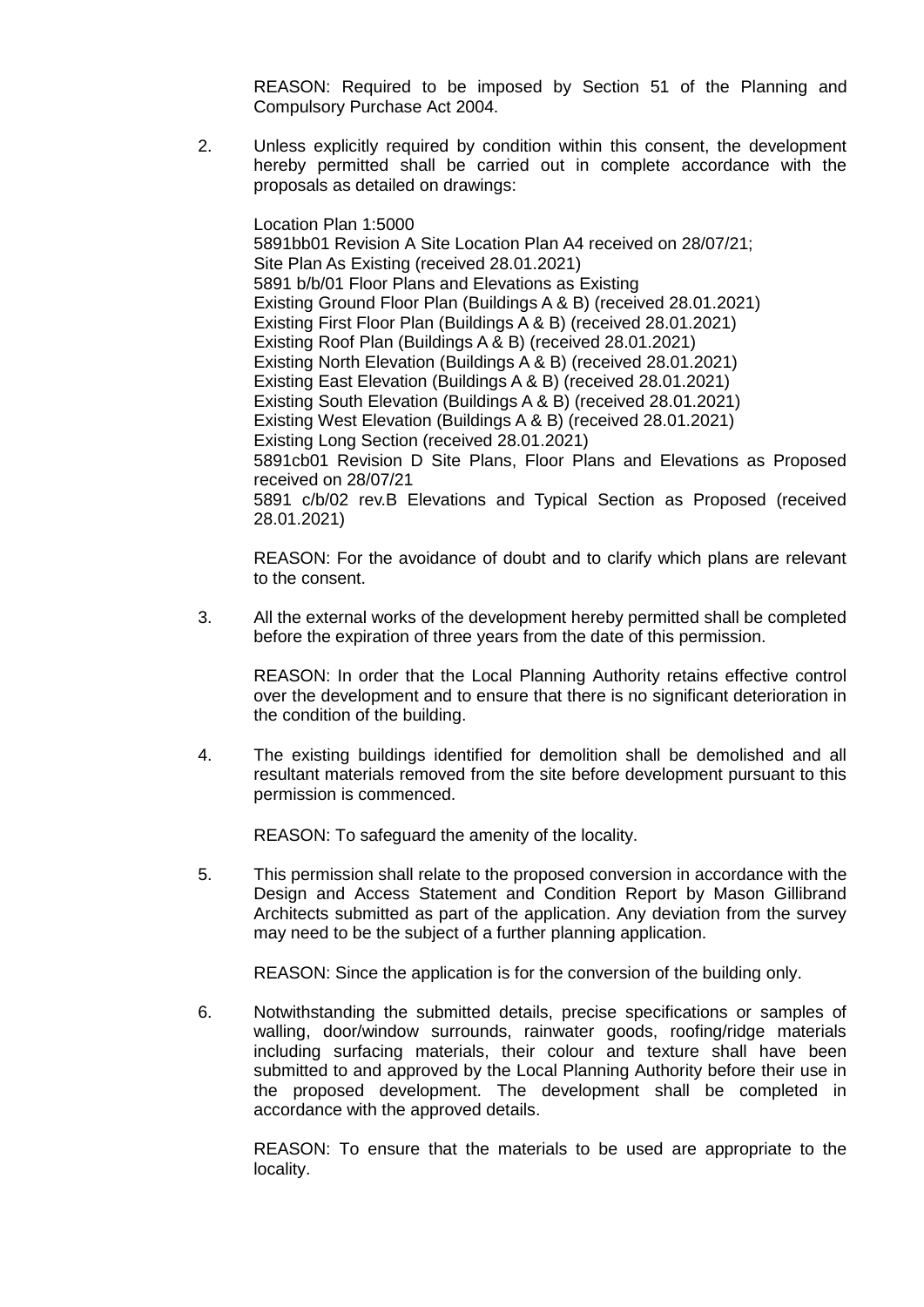7. The proposed roof lights shall be of Conservation Type, recessed with a flush fitting, and shall be retained as such in perpetuity.

REASON: In order that the Local Planning Authority may ensure that the materials to be used are appropriate to the locality.

8. Full details of the alignment, height and appearance of any fences and walls and gates to be erected (notwithstanding any such detail shown on previously submitted plan(s)) shall have been submitted to and approved in writing by the Local Planning Authority before their use in the proposed development. The development shall be carried out in accordance with the approved details and notwithstanding the provisions of the Town and Country Planning (General Permitted Development) Order 2015 (Schedule 2, Part 2, Class A) (or any Order revoking and re-enacting that Order) no other fences, gates or walls shall be erected within the site (other than those expressly authorised by this permission).

REASON: To ensure a satisfactory appearance within the Forest of Bowland Area of Outstanding Natural Beauty.

9. Notwithstanding the provisions of The Town and Country Planning (Use Classes) (Amendment) (England) Order 2015, or any equivalent Order following the revocation and re-enactment thereof (with or without modification), the approved development shall only be used as holiday accommodation and for no other purpose, including any other purpose within Use Class C3.

REASON: For the avoidance of doubt, and to avoid an over-intensive use and to ensure that the development remains compatible with the character of the area and the intensity and frequency of usage remains proportionate to the use hereby approved.

10. The proposed holiday units shall be restricted to short-term holiday purposes only. No unit on the site shall be occupied at any time as permanent residential accommodation or as a person's main place of residence.

The owners/operators of the site shall maintain an up-to-date register of the names of all owners/occupiers of the cottage, and of their main home addresses, and shall make this information available, on request, to the Local Planning Authority.

REASON: To prevent the permanent residential occupation of the site in a location where new residential development is unacceptable in principle and to define the scope of the permission hereby approved.

11. Notwithstanding the provisions of Classes A to H of Part 1 of the Town and Country Planning (General Permitted Development) (England) Order 2015, or any Order revoking and re-enacting that Order, the holiday accommodation hereby permitted shall not be altered or extended, no new windows shall be inserted (including rooflights) and no additional buildings or structures shall be erected within its external area unless planning permission has first been granted by the Local Planning Authority.

REASON: In the interests of the amenity of the area

12. The external lighting shall be installed precisely in accordance with the details and specifications as shown on the approved plans and thereby retained as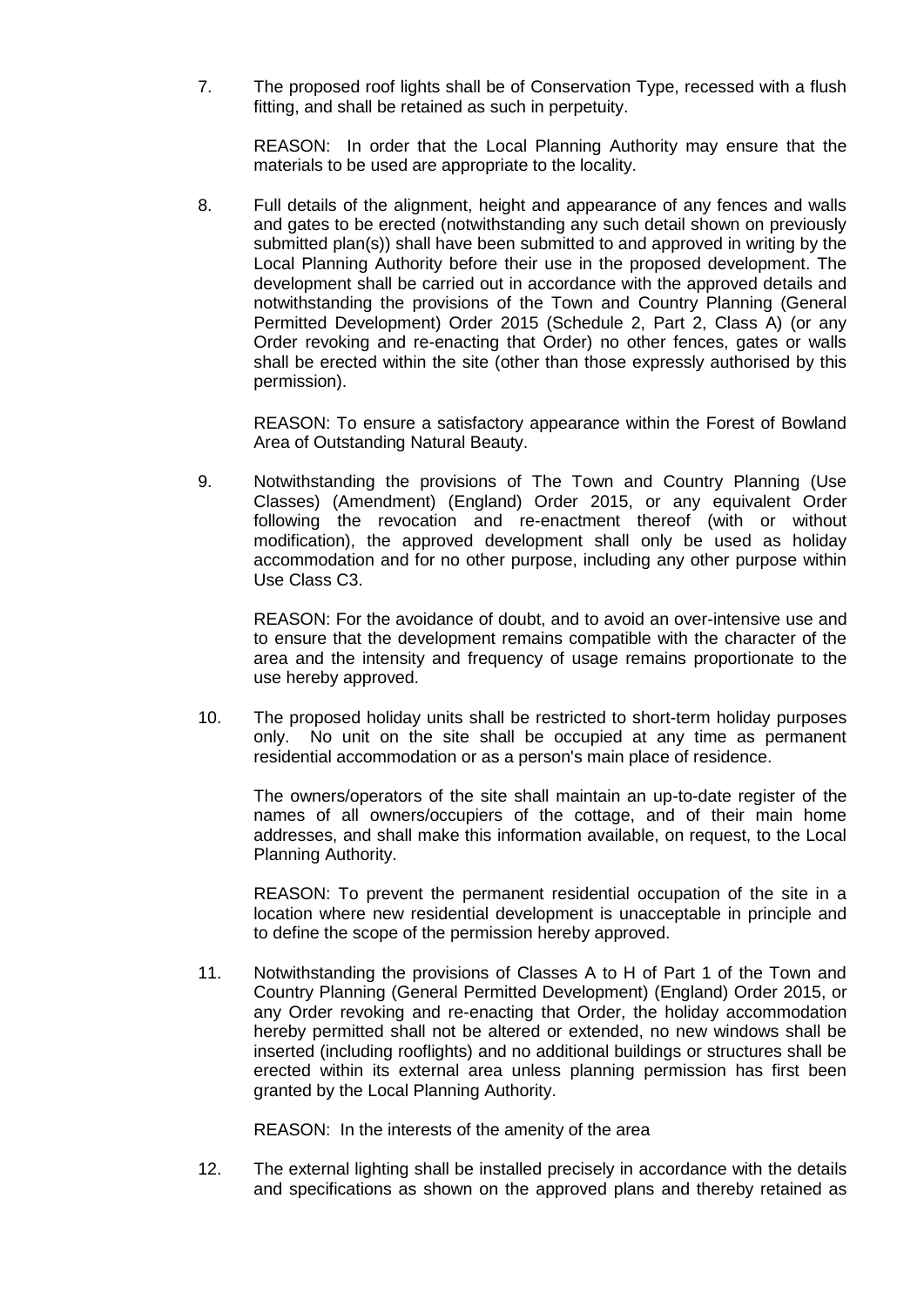such. All external lighting units shall be fitted with a timing mechanism to ensure that there is no illumination between the hours of 23.00 and 07.00. No additional external lighting shall be installed without the express written permission of the Local Planning Authority.

REASON: To ensure a satisfactory appearance within the Forest of Bowland Area of Outstanding Natural Beauty and to minimise/mitigate the potential impacts upon protected species resultant from the development.

13. Prior to the commencement of development plans and particulars showing the provision to be made for the storage and disposal of refuse and recycling receptacles, shall be submitted to, and approved in writing by, the Local Planning Authority. Such provision as is agreed shall be implemented concurrently with the development and thereafter retained. No part of the development shall be occupied until the agreed provision is completed and made available for use.

REASON: In order that the Council may be satisfied with the details of the proposal.

14. Notwithstanding the details shown on the approved plans, no electric vehicle charging points shall be installed without the express written permission of the Local Planning Authority.

REASON: To ensure a satisfactory appearance within the Forest of Bowland Area of Outstanding Natural Beauty.

*Landscaping and Ecology*

15. A scheme for the landscaping of the development, in accordance with the approved Landscape Masterplan and taking into account the mitigation and enhancement recommendations within the Landscape and Visual Impact Assessment (May 2019 Rev. A) and Ecological Impact Assessment and Habitats Regulation Assessment by Naturally Wild (RSC-19-01, January 2021), shall be submitted prior to the commencement of the development. These details shall indicate the types and numbers of trees and shrubs to be planted, their distribution on site, those areas to be seeded, paved or hard landscaped (including full details of the colour, form and texture); and detail any changes of ground level or landform, proposed finished levels, means of enclosure, minor artefacts and structures.

All hard and soft landscape works shall be carried out in accordance with the approved details within the first planting and seeding seasons following the occupation of any buildings or the completion of the development, whichever is the sooner.

REASON: To ensure that a satisfactory landscaping scheme for the development is carried out to mitigate the impact of the development and secure a high quality design.

16. Notwithstanding the submitted details, no development, including any site preparation, demolition, scrub/hedgerow clearance or tree works/removal shall commence or be undertaken on site until a landscape and ecological management plan, including management responsibilities and maintenance schedules for all landscaped areas has been submitted to and approved in writing by the Local Planning Authority.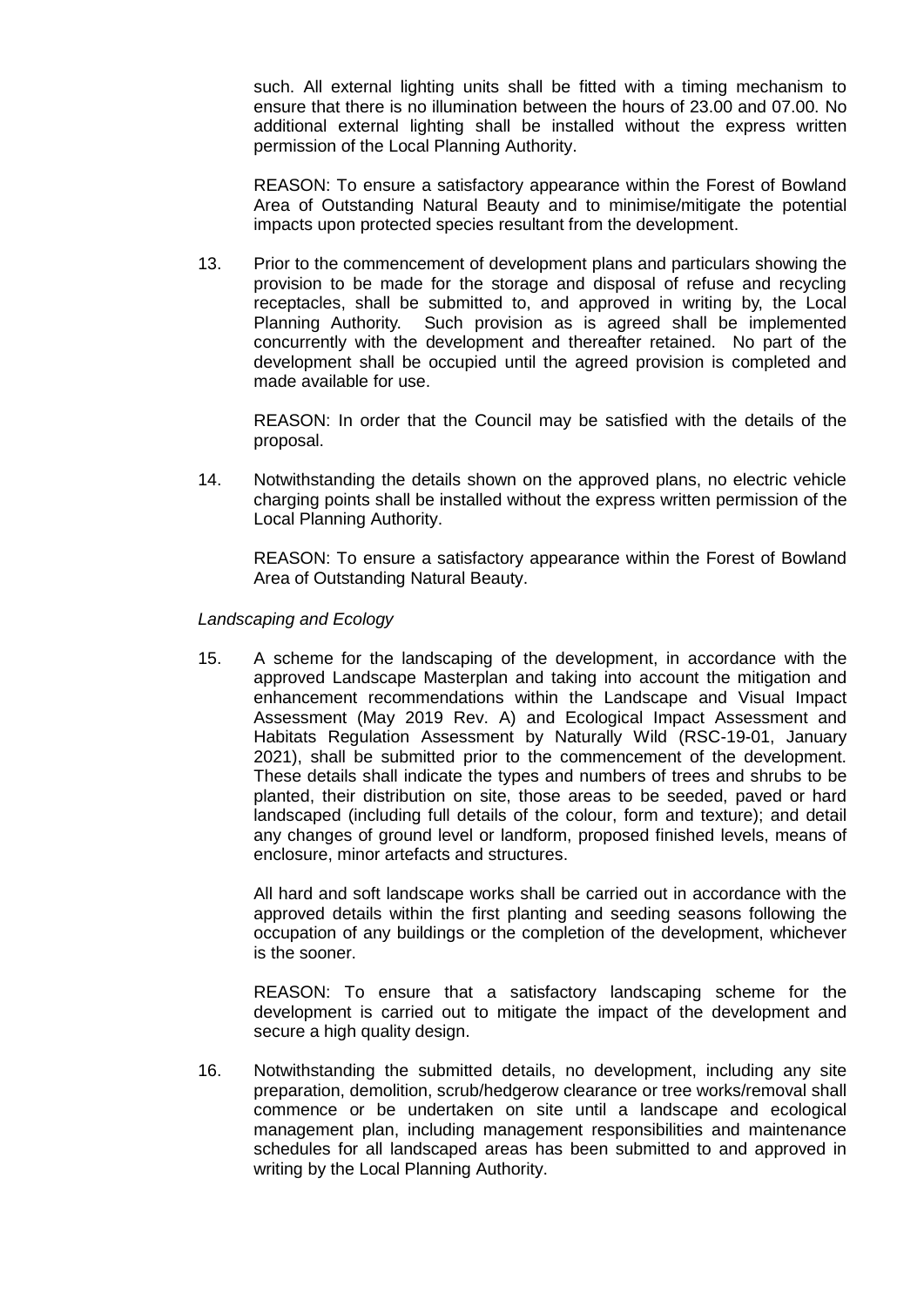For the avoidance of doubt the details shall also indicate that the landscaping proposals shall be maintained for a period of not less than 10 years to the satisfaction of the Local Planning Authority. This maintenance shall include the replacement of any tree or shrub which is removed, or dies, or is seriously damaged, or becomes seriously diseased, by a species of similar size to those originally planted.

The landscape management of the site shall thereafter be carried out in strict accordance with the approved details.

REASON: In order to ensure that the landscaping hereby approved is adequately and appropriately managed.

17. Notwithstanding the submitted details, no development, including any site preparation, demolition, scrub/hedgerow clearance or tree works/removal shall commence or be undertaken on site until a European Protected Species Mitigation Licence has been submitted to and obtained from Natural England. A copy of the licence obtained shall then be submitted to and agreed in writing by local planning authority in consultation with Natural England.

The actions, methods & timings included in the mitigation measures identified and the conditions of the Natural England Licence shall be fully implemented and adhered to throughout the lifetime of the development.

REASON: To ensure the protection of species/habitat protected by the Wildlife and Countryside Act 1981 (as Amended) and in the interests of biodiversity and to enhance habitat opportunities for species of conservation concern/protected species and to minimise/mitigate the potential impacts upon protected species resultant from the development.

18. The development hereby approved shall be completed and operated in strict accordance with the mitigation and enhancement measures contained in the Bat Risk Assessment and Bat Survey Report (RSC-19-01, October 2020), Ecological Impact Assessment and Habitats Regulation Assessment (RSC-19- 01, January 2021) and Habitats Regulations Assessment Report (RSC-19-01, March 2021).

The artificial nesting/roosting features shall be incorporated into the building during the conversion works before the building is first brought into use and retained thereafter.

REASON: In the interests of biodiversity and to ensure there is no adverse effect on the integrity of Bowland Fells Special Protection Area (SPA) and Bowland Fells Site of Special Scientific Interest (SSSI).

19. During the period of construction no building or engineering operations within the site shall take place other than between 07:30 hours and 18:00 hours Monday to Friday and between 08:30 hours and 14:00 hours on Saturdays, and not at all on Sundays or Bank Holidays.

REASON: In order to protect the amenities of existing residents and the surrounding area.

#### *Drainage*

20. No development approved by this permission shall be commenced until a scheme for the conveyance of foul drainage to a private treatment plant has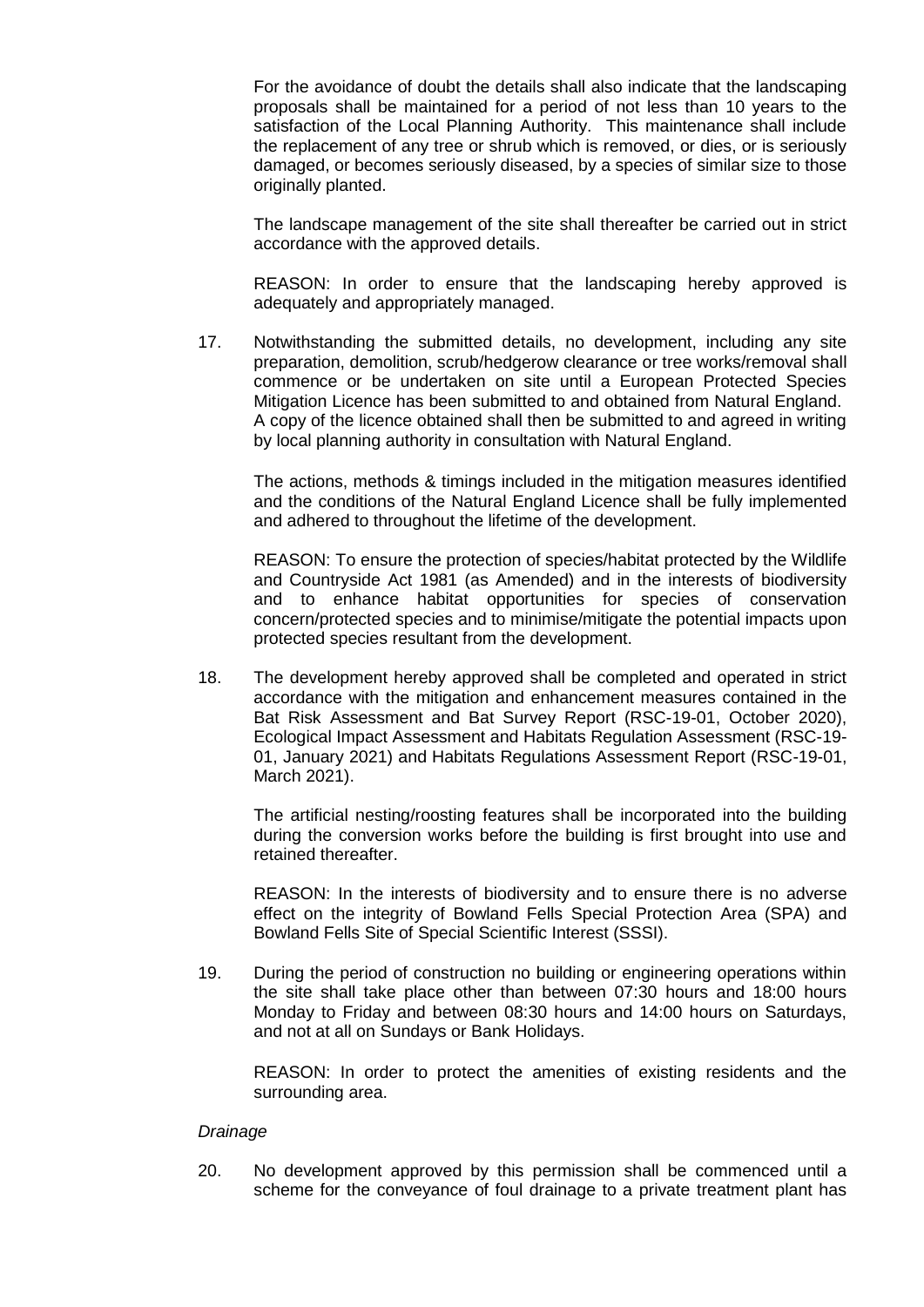been submitted to and approved in writing by the Local Planning Authority. Such a scheme shall be constructed and completed in accordance with the approved plans.

REASON: To prevent pollution of the water environment

NOTES:

- 1. Government guidance contained within the national Planning Practice Guidance (Water supply, wastewater and water quality – considerations for planning applications, paragraph 020) sets out a hierarchy of drainage options that must be considered and discounted in the following order:
	- 1. Connection to the public sewer

2. Package sewage treatment plant (adopted in due course by the sewerage company or owned and operated under a new appointment or variation)

3. Septic Tank Foul drainage should be connected to the main sewer.

Where this is not possible, under the Environmental Permitting Regulations 2010 any discharge of sewage or trade effluent made to either surface water or groundwater will need to be registered as an exempt discharge activity or hold a permit issued by the Environment Agency, addition to planning permission. This applies to any discharge to inland freshwaters, coastal waters or relevant territorial waters.

Please note that the granting of planning permission does not guarantee the granting of an Environmental Permit. Upon receipt of a correctly filled in application form we will carry out an assessment. It can take up to 4 months before we are in a position to decide whether to grant a permit or not.

Domestic effluent discharged from a treatment plant/septic tank at 2 cubic metres or less to ground or 5 cubic metres or less to surface water in any 24 hour period must comply with General Binding Rules provided that no public foul sewer is available to serve the development and that the site is not within an inner Groundwater Source Protection Zone.

A soakaway used to serve a non-mains drainage system must be sited no less than 10 metres from the nearest watercourse, not less than 10 metres from any other foul soakaway and not less than 50 metres from the nearest potable water supply.

Where the proposed development involves the connection of foul drainage to an existing non-mains drainage system, the applicant should ensure that it is in a good state of repair, regularly de-sludged and of sufficient capacity to deal with any potential increase in flow and loading which may occur as a result of the development.

Where the existing non-mains drainage system is covered by a permit to discharge then an application to vary the permit will need to be made to reflect the increase in volume being discharged. It can take up to 13 weeks before we decide whether to vary a permit.

2. The grant of planning permission does not entitle a developer to obstruct a right of way and any proposed stopping up or diversion of a right of way should be the subject of an Order under the appropriate Act.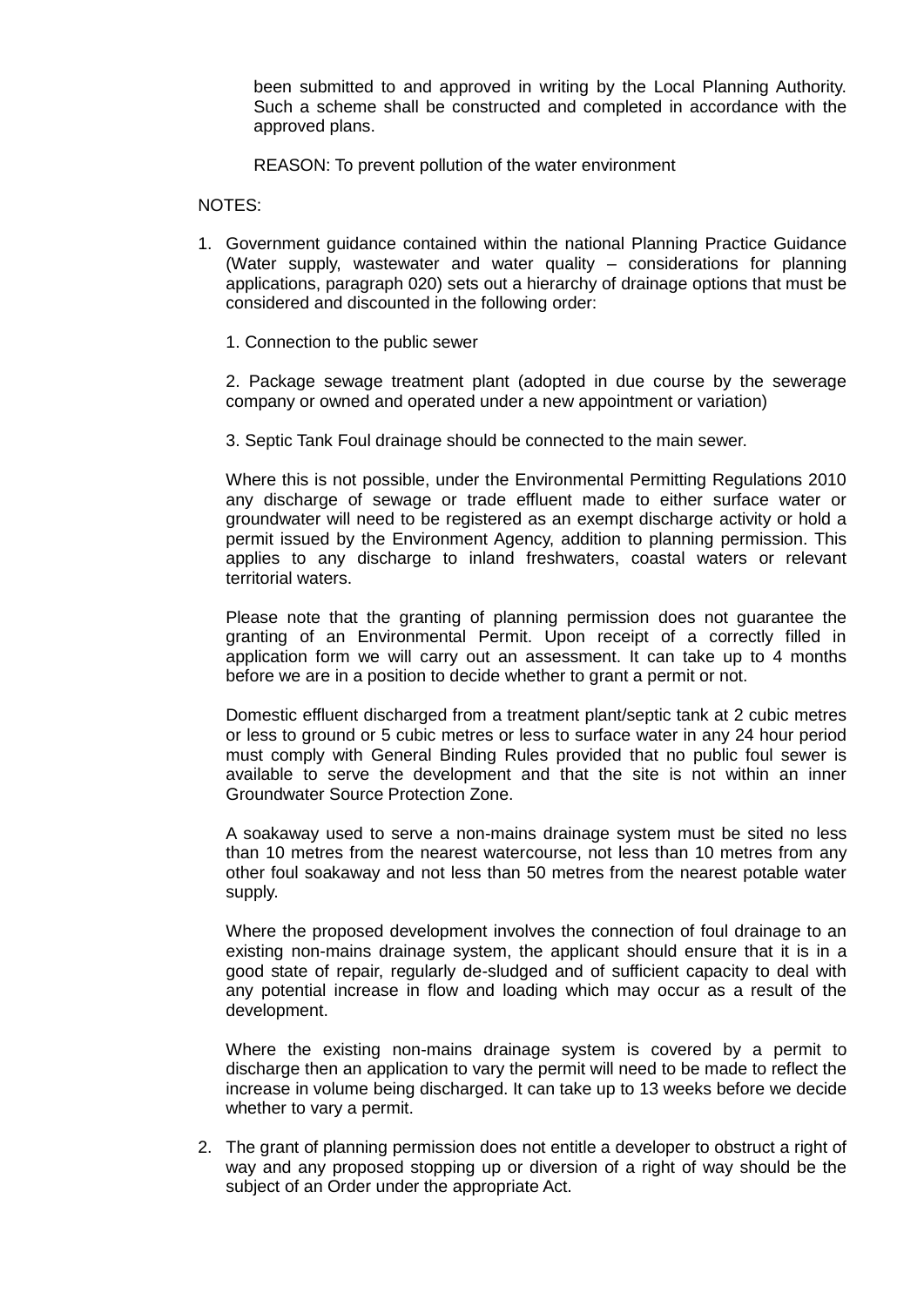(Mr J Ibison spoke in favour of the above application. Mrs R Hargrave spoke against the above application on behalf of Bowland Forest (H) Parish Council. Cllr S Hore was given permission to speak on the above application).

170 PLANNING APPLICATION 3/2021/0076 - QUEEN MARY TERRACE AND BRIDGE TERRACE, WHALLEY

> The Head of Planning Services reported upon an improved offer on affordable units made by the applicant.

> RESOLVED: That the application be DEFERRED and DELEGATED to the Director of Economic Development subject to a Section 106 Agreement within 3 months from the date of this Committee meeting or delegated to the Director of Planning in conjunction with the Chairperson and Vice Chairperson of Planning and Development Committee should exceptional circumstances exist beyond the period of 3 months subject to the following conditions:

> 1. The development hereby permitted shall be commenced before the expiration of three years from the date of this permission.

REASON: Required to be imposed pursuant to Section 91 of the Town and Country Planning Act 1990 as amended by Section 51 of the Planning and Compulsory Purchase Act 2004.

2. Unless explicitly required by condition within this consent, the development hereby permitted shall be carried out in complete accordance with the proposals as detailed on drawings:

*Plans*

Affordable Housing Layout – B received on the 26/07/21 and letter received 26/07/21 indicating housing tenure.

Boundary Treatment – Rev D Finished floor level - FFL-01B Materials – ML-01C Refuse – RL-01Br Sections SS-01B SS-02B Block Plan A&B – 200B Landscape 1,2,3&4 18544B

*House Types:* **Barton** Barley Plus **Croston Clevelev Edmonton Mawdesley Whalley Keighley Pattersley** 

REASON: For the avoidance of doubt and to clarify which plans are relevant to the consent hereby approved.

*Materials*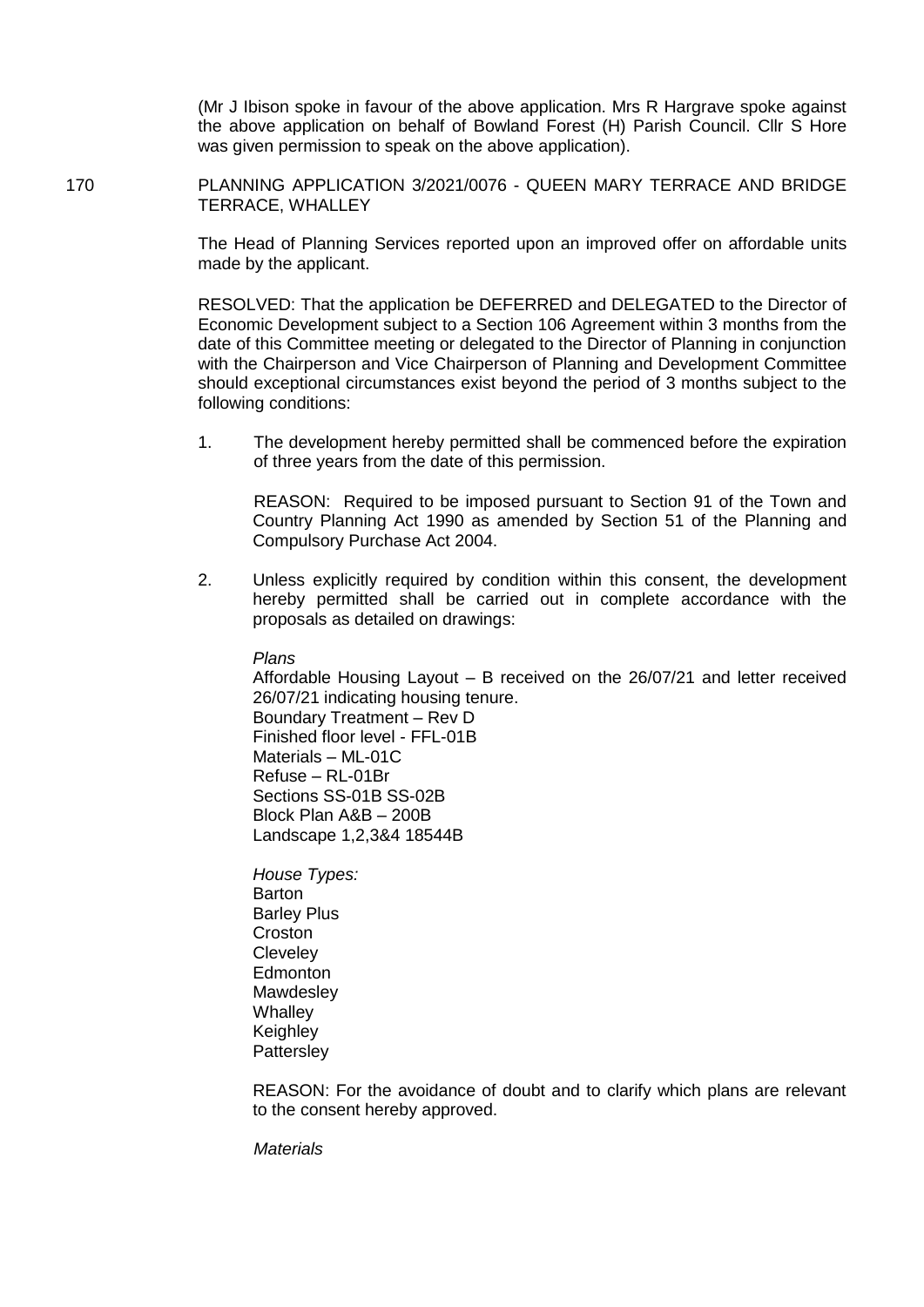3. The materials to be used on the external surfaces of the development hereby approved as indicated on drawing(s) ML-101C shall be implemented as indicated.

REASON: In order that the Local Planning Authority may ensure that the materials to be used are appropriate to the locality and respond positively to the inherent character of the area.

#### *Highways*

4. No part of the development hereby approved shall commence until a scheme for the construction of the site access and the off-site works of highway mitigation along with a timescale for their implementation has been submitted to, and approved in writing by, the Local Planning Authority. . Thereafter the site access and off-site works shall be completed in accordance with agreed timetable.

REASON: In order to satisfy the Local Planning Authority and Highway Authority that the final details of the highway scheme/works are acceptable before work commences on site.

5. The new estate roads and accesses between the site and Mitton Road shall be constructed in accordance with Lancashire County Council's Specification for Construction of Estate Roads to at least base course level before any development takes place within the site.

REASON: To ensure that satisfactory access is provided to the site before the development hereby permitted becomes operative.

6. All garage facilities/ off street parking provision shall include provision of an electrical supply suitable for charging an electric motor vehicle.

REASON: To support sustainable transport objectives and to contribute to a reduction in harmful vehicle emissions.

7. None of the dwellings hereby approved shall be occupied until the estate roads which serve that dwelling have been constructed and completed in accordance with a scheme that shall be submitted to and approved in writing by the Local Planning Authority prior to the construction of the estate roads..

REASON: In order that the traffic generated by the development does not exacerbate unsatisfactory highway conditions in advance of the completion of the highway scheme/works.

No development shall be commenced until details of the proposed arrangements for future management and maintenance of the proposed streets within the development have been submitted to and approved by the local planning authority. The streets shall thereafter be maintained in accordance with the approved management and maintenance details until such time as an agreement has been entered into under section 38 of the Highways Act 1980 or a private management and Maintenance Company has been established.

REASON: To ensure that the estate streets serving the development are maintained to an acceptable standard in the interest of residential / highway safety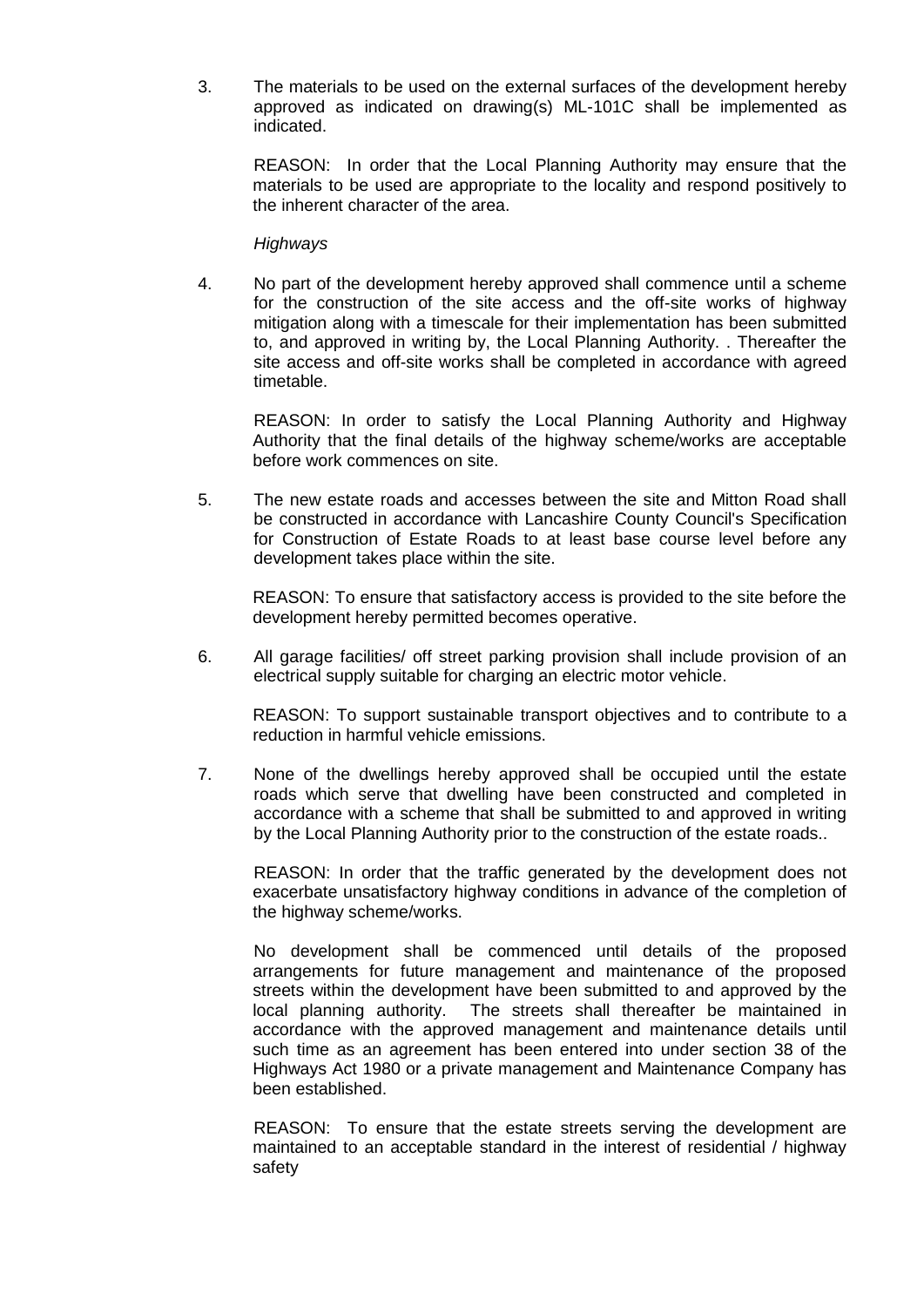8. No development shall take place, including any works of demolition or site clearance, until a Construction Management Plan (CMP) or Construction Method Statement (CMS) has been submitted to, and approved in writing by the local planning authority.

The approved plan / statement shall provide:

- 24 Hour emergency contact number.
- Details of the parking of vehicles of site operatives and visitors.
- Details of loading and unloading of plant and materials.
- Arrangements for turning of vehicles within the site.
- Swept path analysis showing access for the largest vehicles regularly accessing the site and measures to ensure adequate space is available and maintained, including any necessary temporary traffic management measures.
- Measures to protect vulnerable road users (pedestrians and cyclists).
- The erection and maintenance of security hoarding including decorative displays and facilities for public viewing, where appropriate.
- Wheel washing facilities.
- Measures to deal with dirt, debris, mud or loose material deposited on the highway as a result of construction.
- Measures to control the emission of dust and dirt during construction.
- Details of a scheme for recycling/disposing of waste resulting from demolition and construction works.
- Construction vehicle routing.
- Delivery, demolition and construction working hours.

The approved Construction Management Plan or Construction Method Statement shall be adhered to throughout the construction period for the development.

REASON: In the interests of the safe operation of the adopted highway during the demolition and construction phases.

#### *Drainage*

9. The development permitted by this planning permission shall be carried out in accordance with the principles set out within the submitted flood risk assessment and outline surface water drainage strategy (ref: 200903-EDGE-XX-XX-RP-C0001\_FLOOD RISK ASSESSMENT[P01], by: EDGE Consulting Engineers, dated: 22 March 2021).

The measures shall be fully implemented prior to first occupation of any building and in accordance with the timing / phasing arrangements embodied within the scheme.

REASON: To ensure satisfactory drainage of the site.

10. No development shall commence until a final, detailed surface water sustainable drainage scheme for the site has been submitted to, and approved in writing by, the local planning authority. The detailed sustainable drainage scheme shall be based upon the site-specific flood risk assessment submitted and the sustainable drainage principles set out in the National Planning Policy Framework, Planning Practice Guidance and Defra Technical Standards for Sustainable Drainage Systems. No surface water shall be allowed to discharge to the public foul sewer(s), either directly or indirectly. The detailed sustainable drainage scheme shall include, as a minimum: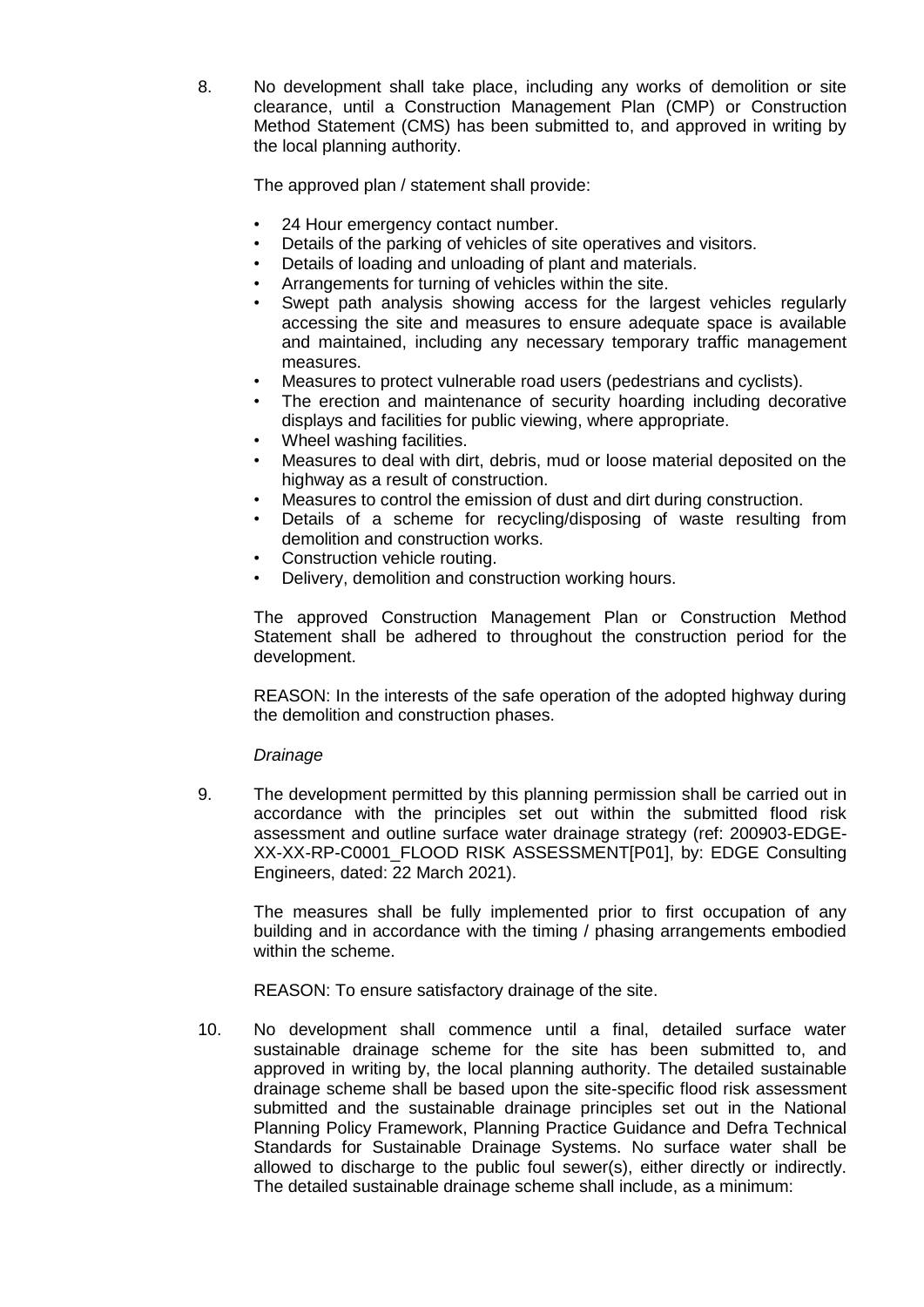- a) Final sustainable drainage plans, appropriately labelled to include:
- i. A final surface water drainage layout plan showing all pipe and structure references, dimensions and design levels;
- ii. A plan identifying the areas contributing to the surface water drainage network, including surface water flows from outside the curtilage as necessary;
- iii. Details of all sustainable drainage components, including landscape drawings showing topography and slope gradient as appropriate;
- iv. Flood water exceedance routes in accordance with Defra Technical Standards for Sustainable Drainage Systems;
- v. Finished Floor Levels (FFL) in AOD with adjacent ground levels for all sides of each building;
- vi. Details of proposals to collect and mitigate surface water runoff from the development boundary; and vii.
- vii. Measures taken to manage the quality of the surface water runoff to prevent pollution, protect groundwater and surface waters, and deliver suitably clean water to sustainable drainage components;
- b) A full set of sustainable drainage flow calculations for the surface water drainage network. The calculations must show the full network design criteria, pipeline schedules and simulation outputs for the 1 in 1 year, 1 in 30 year and 1 in 100 year return period, plus an additional 40% allowance for climate change and a 10% allowance for urban creep. Surface water run-off must not exceed the existing pre-development surface water runoff rates and volumes for the corresponding rainfall intensity. The scheme shall be implemented in accordance with the approved details prior to first occupation of any of the approved dwellings.

REASON: To ensure satisfactory sustainable drainage facilities are provided to serve the site in accordance with the Paragraphs 163 and 165 of the National Planning Policy Framework, Planning Practice Guidance and Defra Technical Standards for Sustainable Drainage Systems.

11. No development shall commence until details of how surface water and pollution prevention will be managed during each construction phase have been submitted to and approved in writing by the local planning authority.

Those details shall include, as a minimum:

- a) Measures taken to ensure surface water flows are retained on-site during construction phase(s) and, if surface water flows are to be discharged they are done so at a restricted rate to be agreed with the Lancashire County Council LLFA.
- b) Measures taken to prevent siltation and pollutants from the site into any receiving groundwater and/or surface waters, including watercourses, with reference to published guidance.

The development shall be constructed in accordance with the approved details.

REASONS: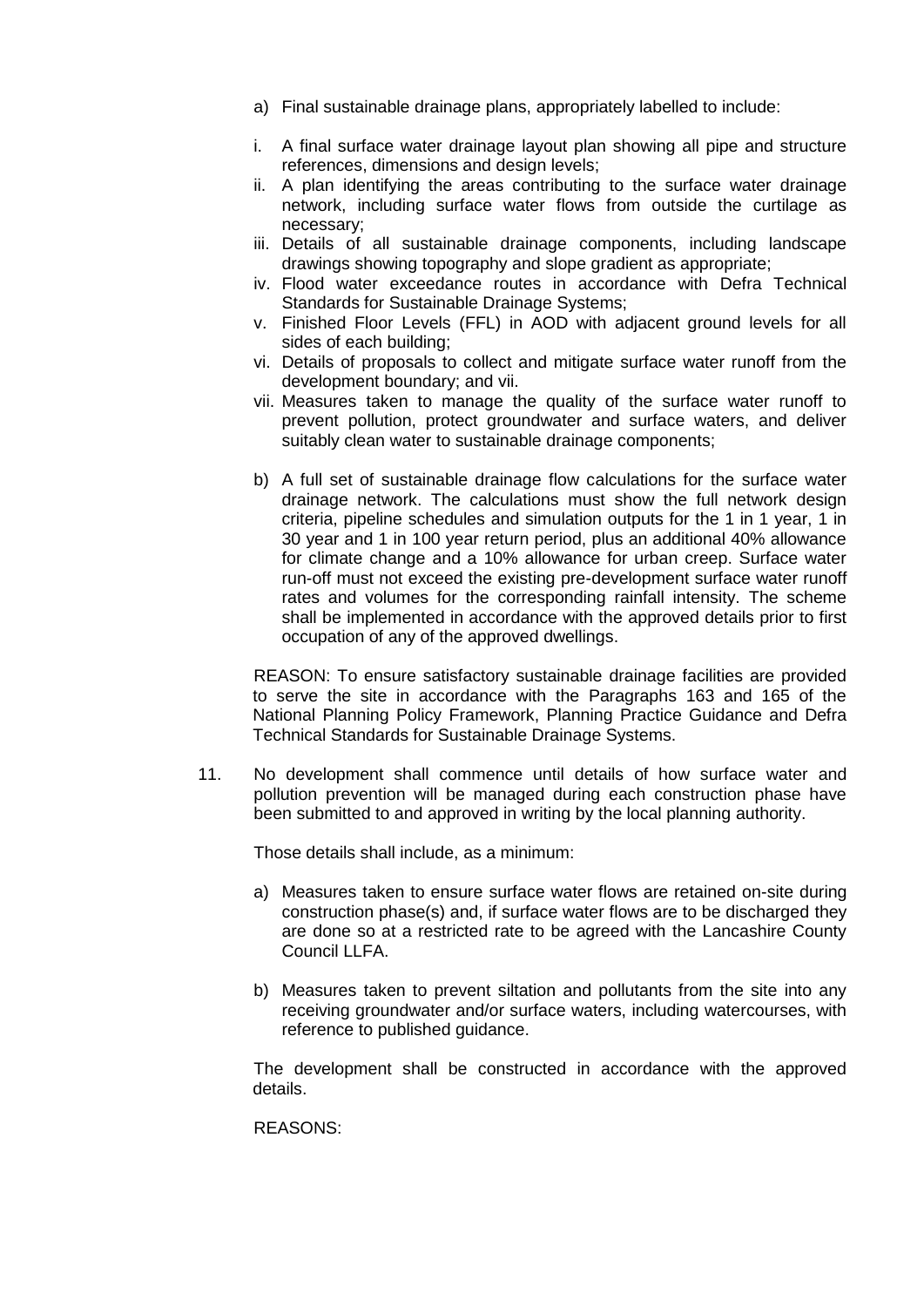- 1. To ensure the development is served by satisfactory arrangements for the disposal of surface water during each construction phase(s) so it does not pose an undue flood risk on site or elsewhere.
- 2. To ensure that any pollution arising from the development as a result of the construction works does not adversely impact on existing or proposed ecological or geomorphic condition of water bodies.
- 12. No building hereby permitted shall be occupied until a Verification Report and Operation and Maintenance Plan for the lifetime of the development, pertaining to the surface water drainage system and prepared by a suitably competent person, has been submitted to and approved in writing by the Local Planning Authority.

The Verification Report must demonstrate that the sustainable drainage system has been constructed as per the agreed scheme (or detail any minor variations), and contain information and evidence (including photographs) of details and locations (including national grid reference) of inlets, outlets and control structures; landscape plans; full as built drawings; information pertinent to the installation of those items identified on the critical drainage assets drawing; and, the submission of an final 'operation and maintenance manual' for the sustainable drainage scheme as constructed.

Details of appropriate operational, maintenance and access requirements for each sustainable drainage component are to be provided, with reference to published guidance, through an appropriate Operation and Maintenance Plan for the lifetime of the development as constructed. This shall include arrangements for adoption by an appropriate public body or statutory undertaker, and/or management and maintenance by a Management Company and any means of access for maintenance and easements, where applicable. Thereafter the drainage system shall be retained, managed and maintained in accordance with the approved details.

REASON: To ensure that flood risks from development to the future users of the land and neighbouring land are minimised, together with those risks to controlled waters, property and ecological systems, and to ensure that the development as constructed is compliant with and subsequently maintained pursuant to the requirements of Paragraph 165 of the National Planning Policy Framework.

#### *Ecology*

13. No removal of vegetation including trees or hedges shall be undertaken within the nesting bird season (1st March – 31st August inclusive) unless a preclearance check on the day of removal, by a licenced ecologist, confirms the absence of nesting birds. A letter from the ecologist confirming the absence of nesting birds shall be submitted to the Council within one month of the preclearance check being undertaken.

Any removal of vegetation outside the nesting bird season shall be preceded by a pre-clearance check by a licensed ecologist on the day of removal to ensure that removal does not result in unacceptable impacts upon nesting birds or other species of conservation concern.

REASON: To ensure that there are no adverse effects on the favourable conservation status of birds, to protect the bird population and species of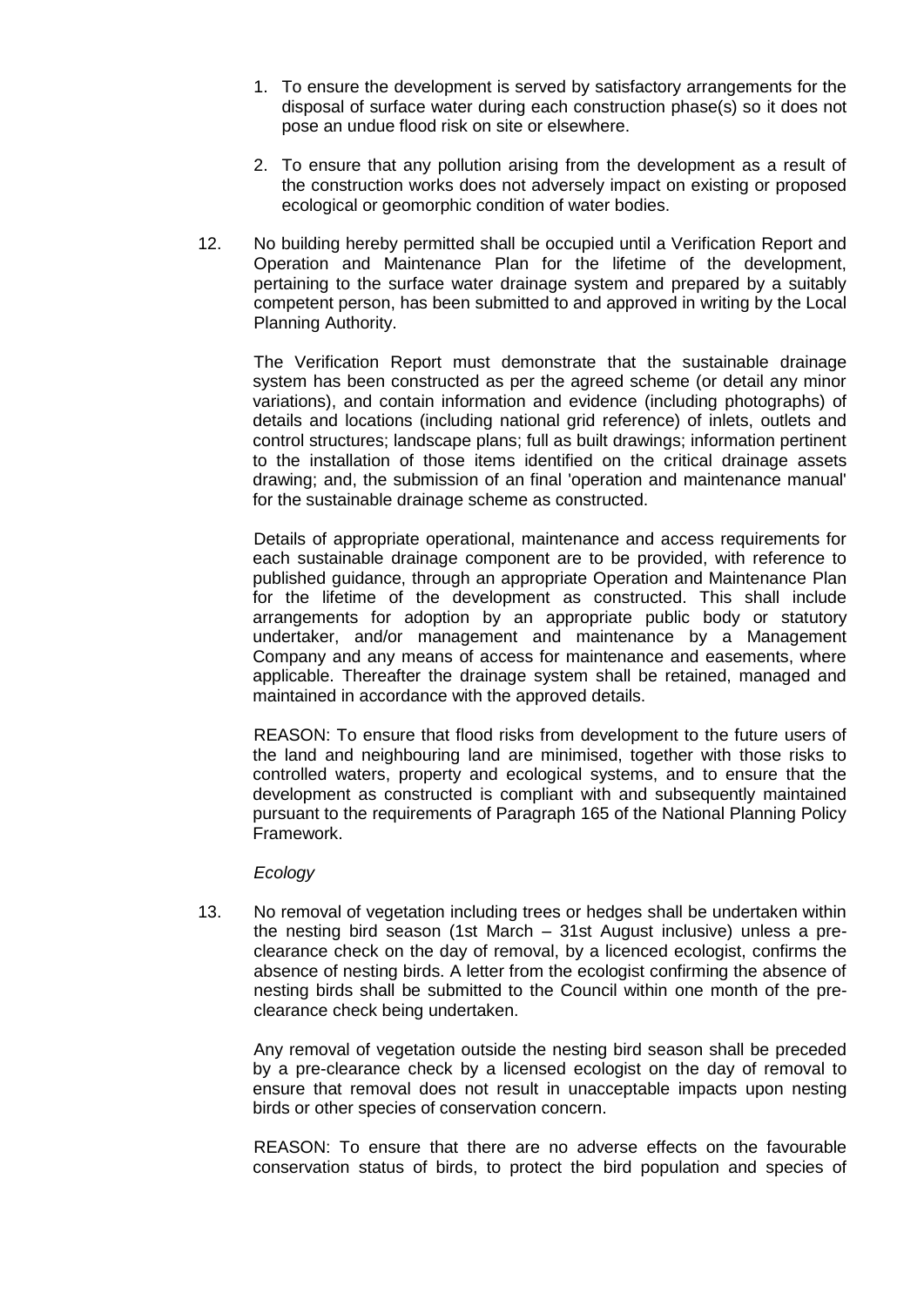importance or conservation concern from the potential impacts of the development.

14. The development shall be carried out in strict accordance with the recommendations and timings set out within the Bat Mitigation Strategy by Biora dated December 2020 [Prior to the construction of any of the dwelling(s) hereby approved]

Notwithstanding the submitted details, no development, including any site preparation, demolition, scrub/hedgerow clearance or tree works/removal shall commence or be undertaken on site until] details of the provisions to be made for building dependent species of conservation concern, artificial bird nesting boxes and artificial bat roosting sites shall have been submitted to, and approved in writing by the Local Planning Authority.

For the avoidance of doubt the details shall be submitted on a dwelling/building dependent species site plan and include details of plot numbers and identify the actual wall and roof elevations into which the above provisions shall be incorporated.

The artificial bird/bat boxes shall be incorporated into the identified individual dwellings during their construction and be made available for use before each such dwelling is occupied and thereafter retained. The development shall be carried out in strict accordance with the approved details.

REASON: To ensure the protection of species/habitat protected by the Wildlife and Countryside Act 1981 (as Amended) and in the interests of biodiversity and to enhance habitat opportunities for species of conservation concern/protected species and to minimise/mitigate the potential impacts upon protected species resultant from the development

#### *Landscaping*

15. The landscaping proposals hereby approved shall be implemented in the first planting season following occupation or use of the development, whether in whole or part and shall be maintained thereafter for a period of not less than 10 years to the satisfaction of the Local Planning Authority.

This maintenance shall include the replacement of any tree or shrub which is removed, or dies, or is seriously damaged, or becomes seriously diseased, by a species of similar size to those originally planted.

All trees/hedgerow shown as being retained within the approved details shall be retained as such in perpetuity.

REASON: To ensure the proposal is satisfactorily landscaped and trees/hedgerow of landscape/visual amenity value are retained as part of the development.

16. During the construction period, all trees to be retained shall be protected in accordance with British Standard BS 5837:2012 or any subsequent amendment to the British Standard.

REASON: To protect trees/hedging of landscape and visual amenity value on and adjacent to the site or those likely to be affected by the proposed development hereby approved.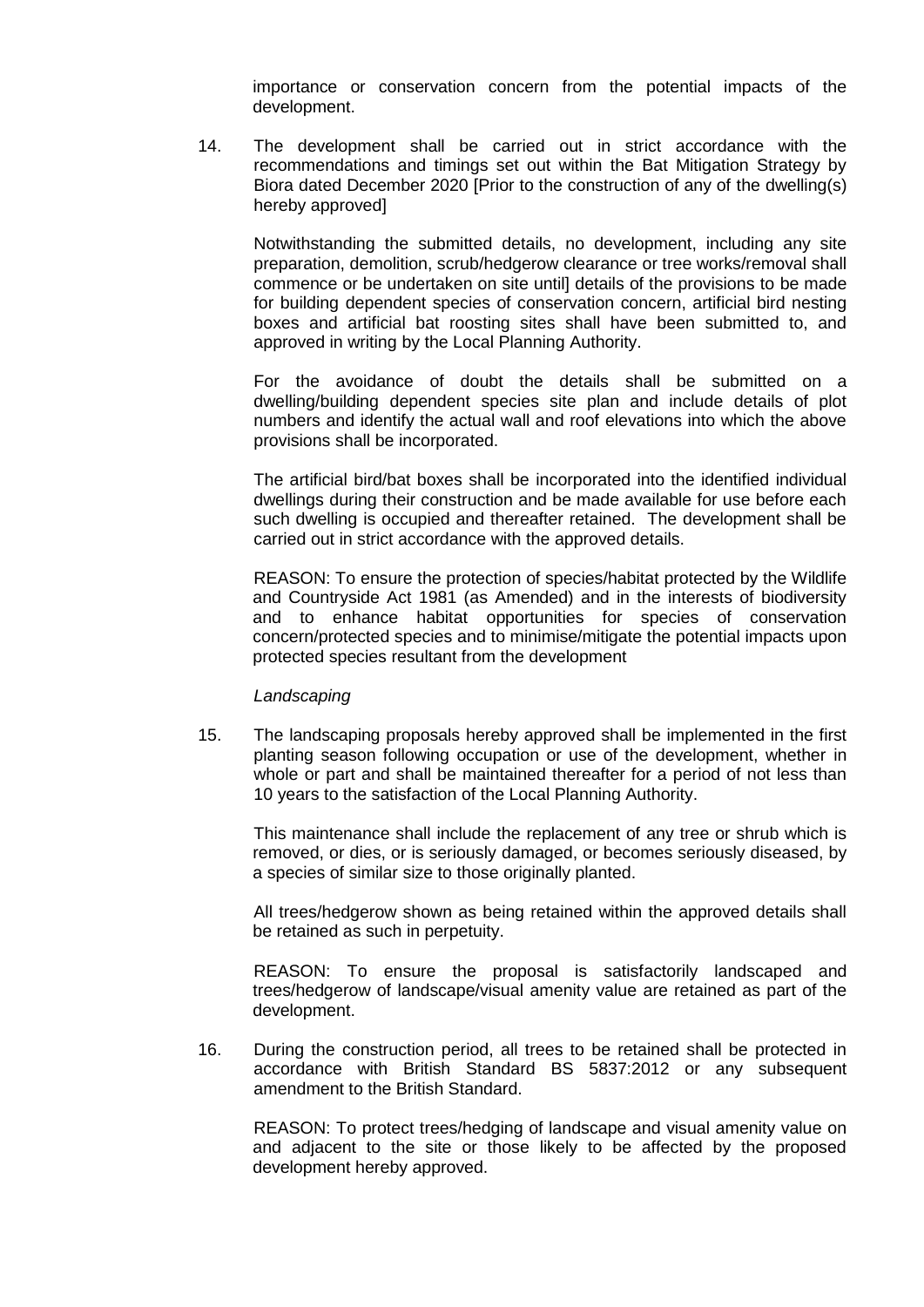(Mr S Tibenham spoke in favour of the above application).

#### 171 PLANNING APPLICATION 3/2021/0350 - OLD GRAMMAR SCHOOL, STATION ROAD, WHALLEY

RESOLVED:

That the application be approved subject to the following conditions:

1. The development must be begun not later than the expiration of three years beginning with the date of this permission.

REASON: Required to be imposed by Section 51 of the Planning and Compulsory Purchase Act 2004.

2. Unless explicitly required by condition within this consent, the development hereby permitted shall be carried out in complete accordance with the proposals as detailed on drawings:

 WHAL 01/Dwg 05 WHAL 01/Dwg 02B WHAL 01/Dwg 04b WHAL 01/Dwg 00

REASON: For the avoidance of doubt and to clarify which plans are relevant to the consent

3. In the event that any bats are found or disturbed during any part of the development/roofing work, all work shall cease until further advice has been sought from a licensed ecologist.

REASON: To ensure that in the event that any bats are present there will be no adverse effects on the favourable conservation status of a bat population and bats will be protected from the damaging activities of development.

4. Precise specifications of proposed attachment of the glazed screen to the historic fabric shall have been submitted to and approved in writing by the Local Planning Authority. Thereafter the glazed screen shall be attached to the building in accordance with the approved details.

REASON: In order to safeguard the special architectural and historic interest of the listed building.

5. Precise specifications (including a method statement and drawings) of proposed new doorway to the south elevation of the historic build and proposed window to the east elevation of the historic build shall have been submitted to and approved in writing by the Local Planning Authority before the implementation of these elements of the proposed works. The development thereafter shall be implemented in accordance with the approved details.

REASON: In order to safeguard the special architectural and historic interest of the listed building in restoration of the doorway and window opening.

6. Precise specifications and samples of proposed wall, roof, outdoor play area enclosure, window and door surround, window and door materials shall have been submitted to and approved in writing by the Local Planning Authority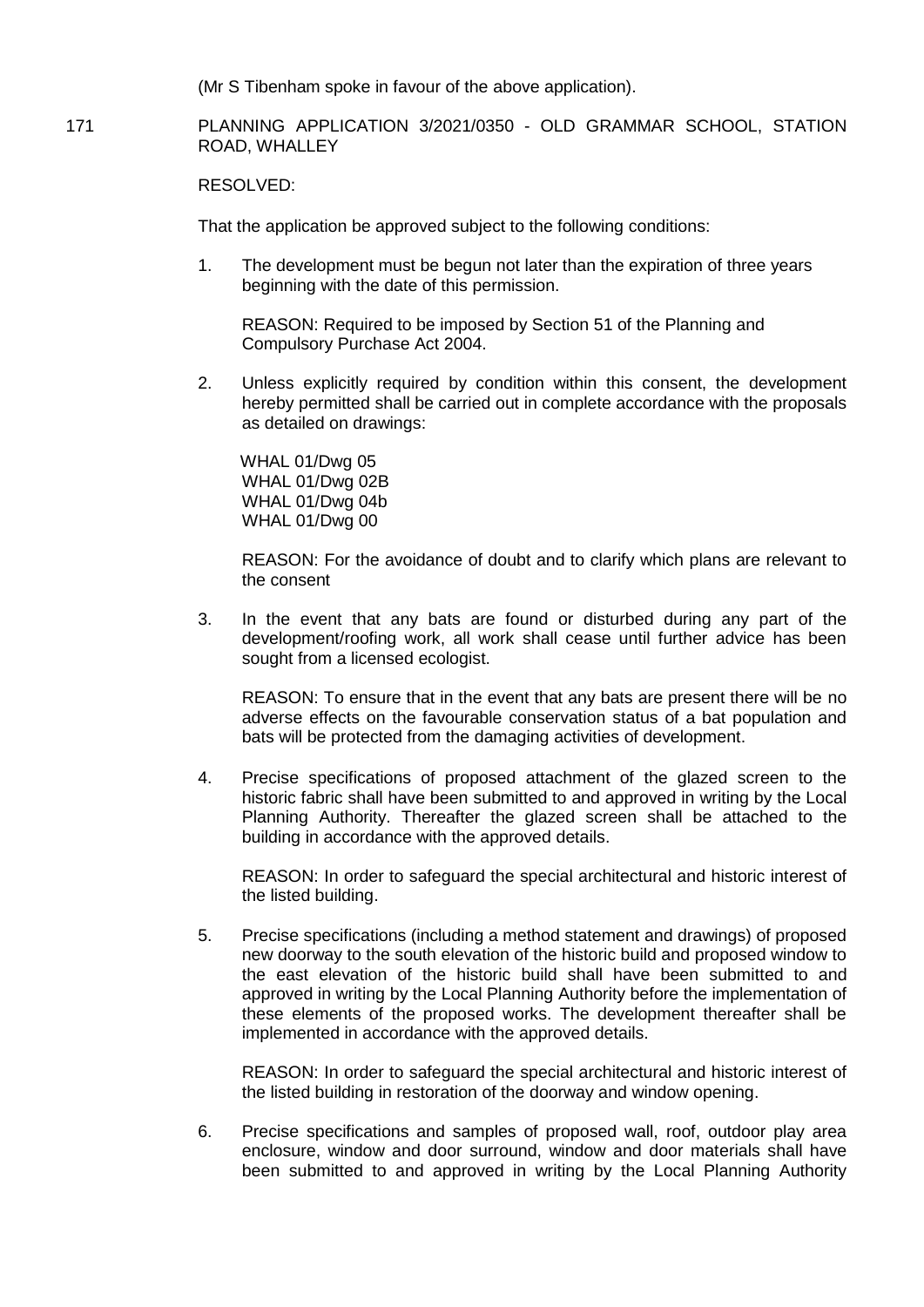before their use in the proposed works. The development thereafter shall be implemented in accordance with the approved details.

REASON: In order to safeguard the special architectural and historic interest of the listed building.

7. Precise specifications (including drawings) of proposed new windows, doors, rooflights and outdoor play area framing shall have been submitted to and approved in writing by the Local Planning Authority before their use in the proposed works. The development thereafter shall be implemented in accordance with the approved details.

REASON: In order to safeguard the special architectural and historic interest of the listed building.

8. External timberwork shall be painted within one month of its installation and retained as such in perpetuity.

REASON: In order to safeguard the special architectural and historic interest of the listed building.

**Notes** 

- 1. Cadent Gas advise that due to the presence of Cadent and/or National Grid apparatus in proximity to the specified area, the contractor should contact Plant Protection before any works are carried out to ensure the apparatus is not affected by any of the proposed works. (See full comments from Cadent Gas).
- 2. Further alteration to the listed building at the outdoor play area may require listed building consent and/or planning permission.
- 3. It is advised that site contractors and site project managers be made aware of the legal protection afforded all species of bats in the UK and that occasionally solitary roosting bats are disturbed or exposed beneath some roof material such as roof slates, timber battens and roofing membranes. It is therefore advised that building contractors take additional care when removing fascia boards, verge tiles, ridge tiles and lead flashing.
- 172 PLANNING APPLICATION 3/2021/0351 OLD GRAMMAR SCHOOL, STATION ROAD, WHALLEY

RESOLVED:

That the application be approved subject to the following conditions:

1. The development must be begun not later than the expiration of three years beginning with the date of this permission.

REASON: Required to be imposed pursuant to Section 18 of the Planning (Listed Buildings and Conservation Areas) Act 1990.

2. Unless explicitly required by condition within this consent, the development hereby permitted shall be carried out in complete accordance with the proposals as detailed on drawings:

WHAL 01/Dwg 05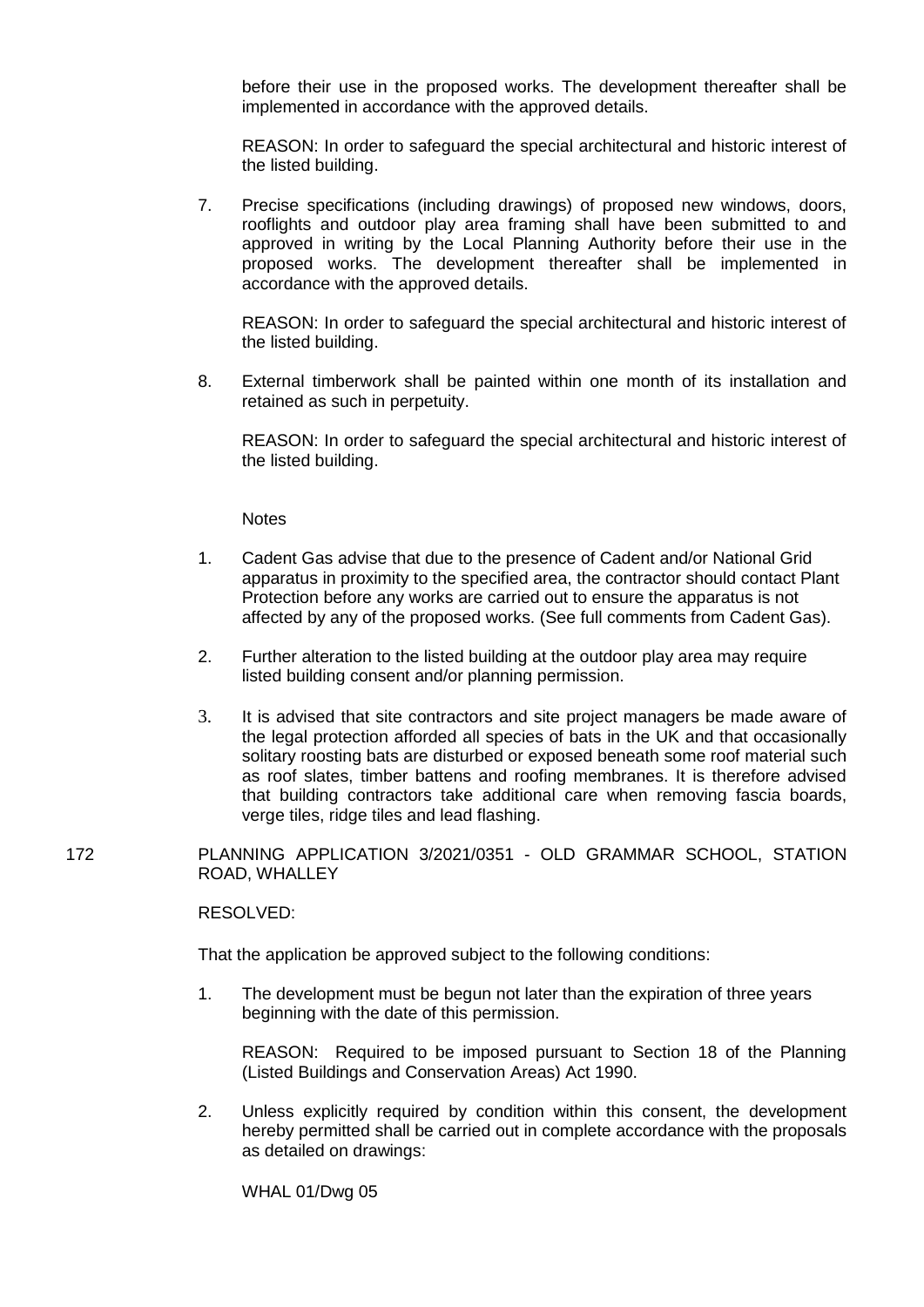WHAL 01/Dwg 02B WHAL 01/Dwg 04b WHAL 01/Dwg 00

REASON: For the avoidance of doubt and to clarify which plans are relevant to the consent.

3. Precise specifications of proposed attachment of the glazed screen to the historic fabric shall have been submitted to and approved in writing by the Local Planning Authority. Thereafter the glazed screen shall be attached to the building in accordance with the approved details.

REASON: In order to safeguard the special architectural and historic interest of the listed building.

4. Precise specifications (including a method statement and drawings) of proposed new doorway to the south elevation of the historic build and proposed window to the east elevation of the historic build shall have been submitted to and approved in writing by the Local Planning Authority before the implementation of these elements of the proposed works. The development thereafter shall be implemented in accordance with the approved details.

REASON: In order to safeguard the special architectural and historic interest of the listed building in restoration of the doorway and window opening.

5. Precise specifications and samples of proposed wall, roof, outdoor play area enclosure, window and door surround, window and door materials shall have been submitted to and approved in writing by the Local Planning Authority before their use in the proposed works. The development thereafter shall be implemented in accordance with the approved details.

REASON: In order to safeguard the special architectural and historic interest of the listed building.

6. Precise specifications (including drawings) of proposed new windows, doors, rooflights and outdoor play area framing shall have been submitted to and approved in writing by the Local Planning Authority before their use in the proposed works. The development thereafter shall be implemented in accordance with the approved details.

REASON: In order to safeguard the special architectural and historic interest of the listed building.

7. External timberwork shall be painted within one month of its installation and retained as such in perpetuity.

REASON: In order to safeguard the special architectural and historic interest of the listed building.

8. In the event that any bats are found or disturbed during any part of the development/roofing work, all work shall cease until further advice has been sought from a licensed ecologist.

REASON: To ensure that in the event that any bats are present there will be no adverse effects on the favourable conservation status of a bat population and bats will be protected from the damaging activities of development.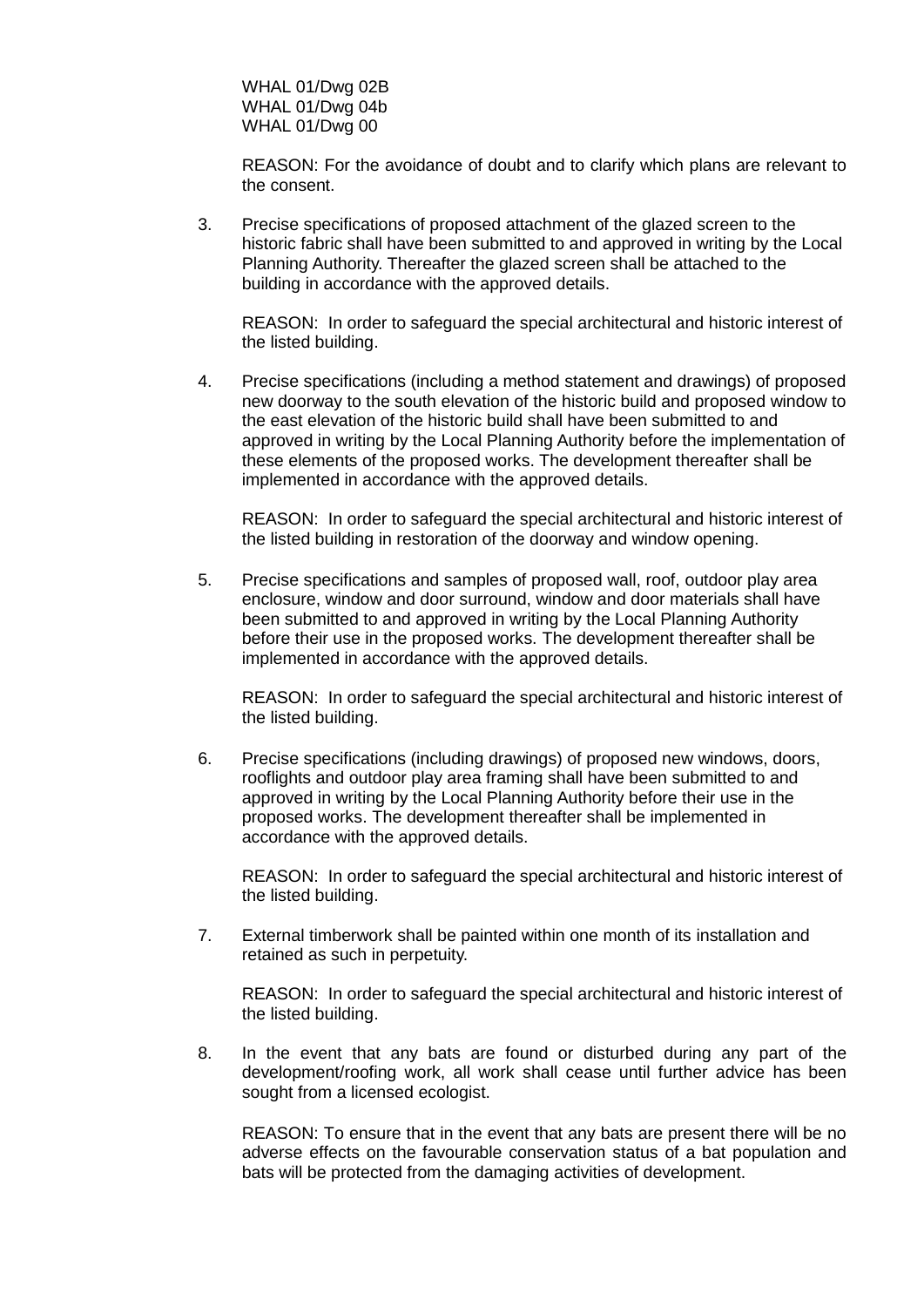## **Notes**

- 1. Further alteration to the listed building at the outdoor play area may require listed building consent and/or planning permission.
- 2 It is advised that site contractors and site project managers be made aware of the legal protection afforded all species of bats in the UK and that occasionally solitary roosting bats are disturbed or exposed beneath some roof material such as roof slates, timber battens and roofing membranes. It is therefore advised that building contractors take additional care when removing fascia boards, verge tiles, ridge tiles and lead flashing.

## 173 PLANNING APPLICATION 3/2021/0332 - CLITHEROE GOLF CLUB

The Head of Planning Services reported upon an additional letter received regarding the effectiveness of the net and responsibility for the stream.

RESOLVED:

That the application be deferred for further negotiation and to go back to Committee within 3 months.

(Mr D Johnson spoke in favour of the above application. Mr T Hayes spoke against the above application. Cllr D Birtwhistle was given permission to speak on the above application).

174 PLANNING APPLICATION 3/2021/0493 - ATRIUM CAFE, CLITHEROE CASTLE MUSEUM

The Head of Planning Services reported upon an amended condition.

RESOLVED:

That the application be approved subject to the following conditions:

1. The development must be begun not later than the expiration of three years beginning with the date of this permission.

REASON: Required to be imposed pursuant to Section 18 of the Planning (Listed Buildings and Conservation Areas) Act 1990.

2. The permission shall relate to the development as shown on Plan Reference:

Café-Ramp Sheet 1 (14 July 2021) Location Plan (14 May 2021)

REASON: For the avoidance of doubt and to ensure that the development is carried out in accordance with the submitted plans.

3. Precise specifications and samples of the millboard decking shall have been submitted to and approved by the Local Planning Authority before their use in the proposed works.

REASON: In order to safeguard the special architectural and historic interest of the listed building.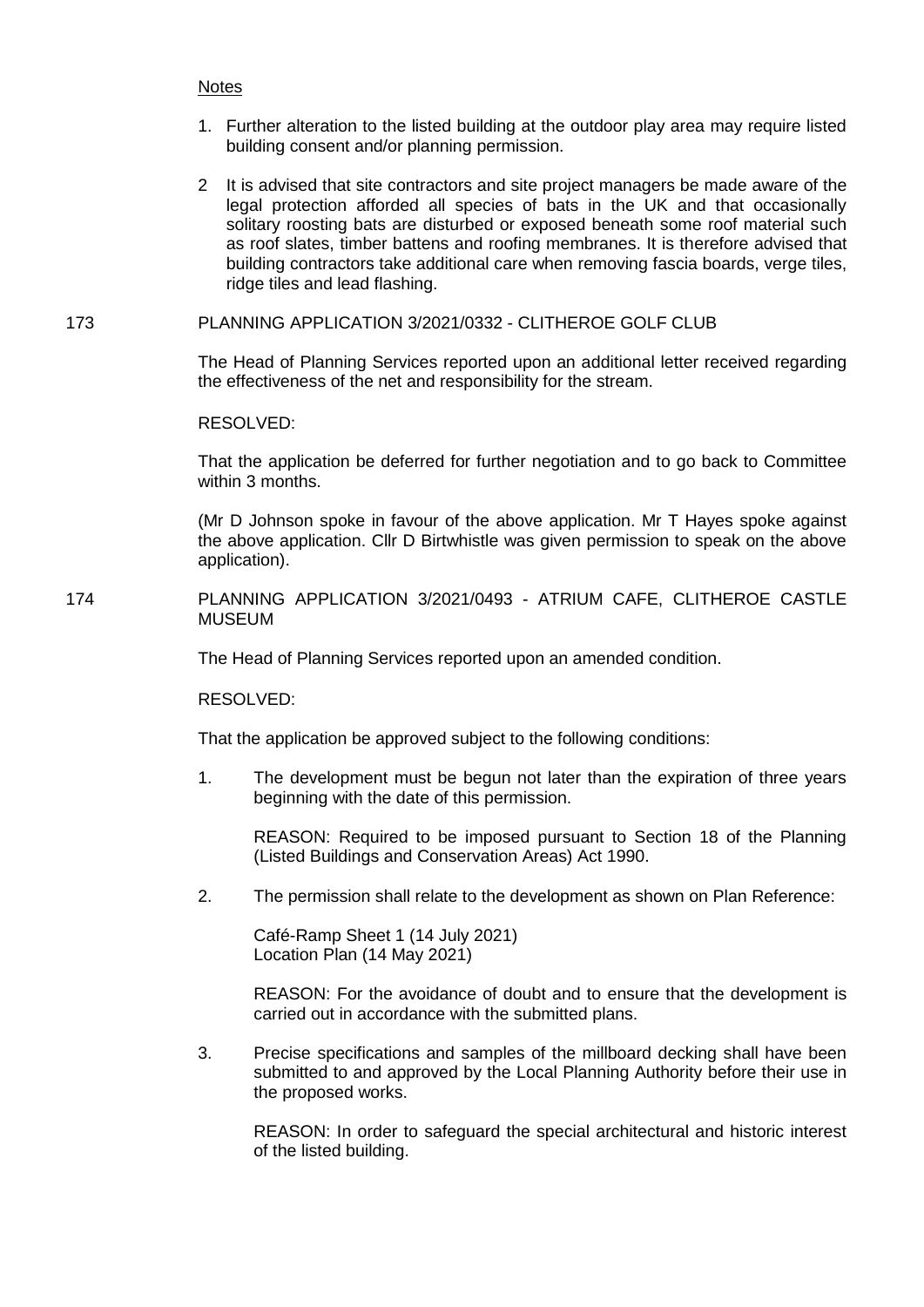175 PLANNING APPLICATION 3/2021/0555 - 42 KNOWSLEY ROAD, WILPSHIRE

RESOLVED:

That committee be minded to approve the application and deferred and delegated to Head of Planning Services for additional conditions.

(Mr M Twiname spoke in favour of the above application. Mr M Edwards spoke against the above application).

176 PLANNING APPLICATION 3/2021/0488 - TMG SPORTS VEHICLES BUILDING D, MITTON ROAD BUS PARK, WHALLEY

> The Head of Planning Services reported upon additional information received from an objector.

RESOLVED:

That committee be minded to approve the application and deferred and delegated to Head of Planning Services in consultation with chair and vice chair for appropriate conditions including temporary consent for a period of 12 -18 months and noise attenuation measures.

(Mr T Grimes spoke in favour of the above application).

177 PLANNING APPLICATION 3/2020/1059 - STANLEY HOUSE, MELLOR

RESOLVED:

That the application be DEFERRED and DELEGATED to the Director of Economic Development and Planning subject to departure procedures and to the imposition of appropriate conditions within 3 months from the date of this Committee meeting or delegated to the Director of Economic Development and Planning in conjunction with the Chairperson and Vice Chairperson of Planning and Development Committee should exceptional circumstances exist beyond the period of 3 months.

*Time Scale for Implementation of Consent* 

1. The development hereby permitted shall be commenced before the expiration of three years from the date hereof.

REASON: Imposed In accordance with the provisions of Section 91 of the Town and Country Planning Act, 1990.

*Approved Plans and Documents* 

2. The development hereby permitted shall not be carried out otherwise than in conformity with the following submitted plans and details and recommendations therein received by the Local Planning Authority:

Site Plans

20.105.001B – SITE- existing site plan 20.105.002C – SITE- proposed site plan & areas 20.105.003E – SITE- proposed site plan received on 19/07/21 20.105.004A – SITE- new development comparison 20.105.005A – SITE- site modelling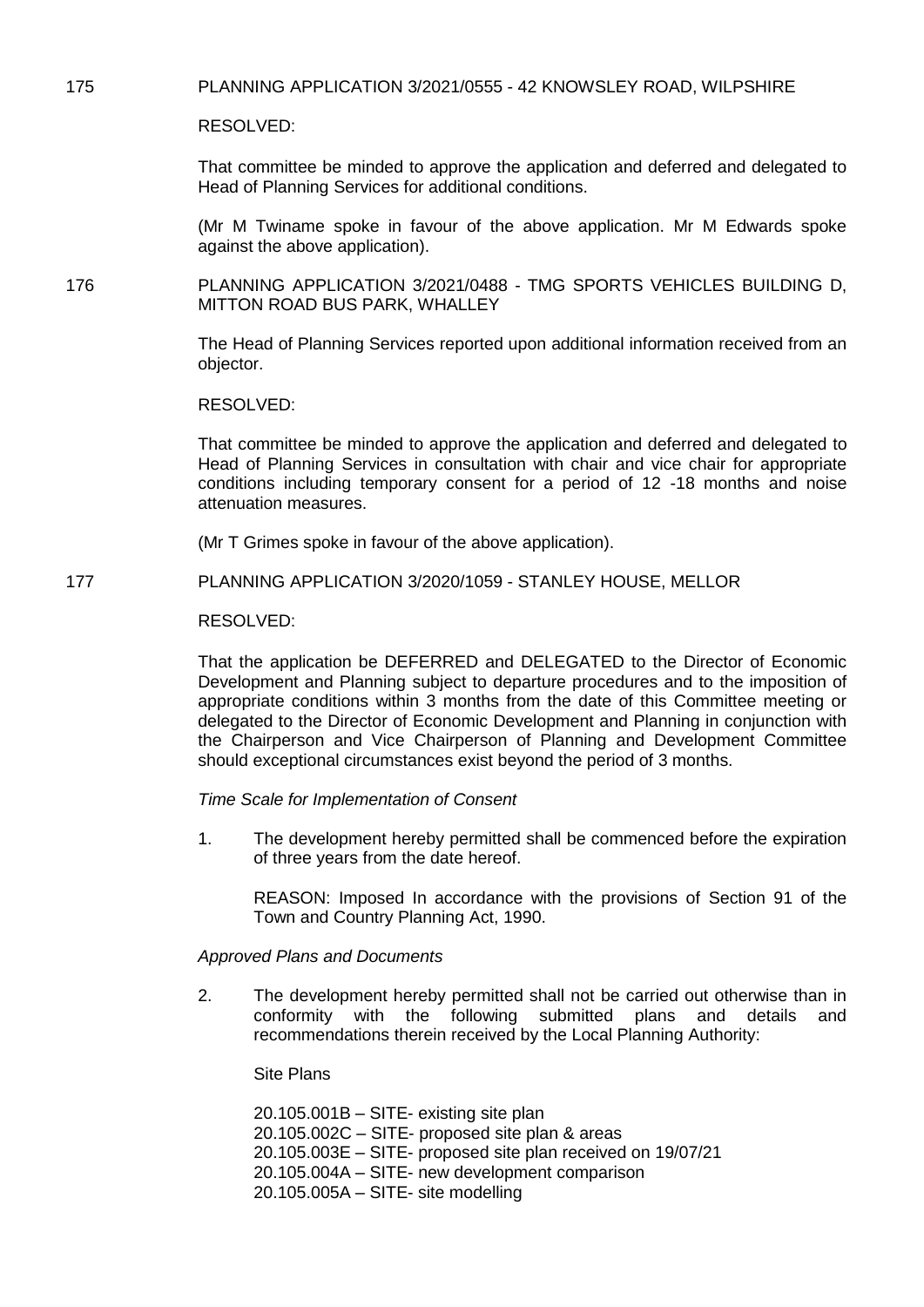20.105.006A – SITE- OS plan received on 05/07/21

Spa

20.105.01.007C – SPA- proposed elevations 1 of 4 20.105.01.008C – SPA- proposed elevations 2 of 4 20.105.01.009C – SPA- proposed elevations 3 of 4 20.105.01.010B – SPA- proposed elevations 1 of 4 20.105.01.011B – SPA- proposed ground floor plan 20.105.01.012B – SPA- proposed first floor plan 20.105.01.013A – SPA- roof plan 20.105.01.014A – SPA- perspectives

#### Bedroom Wing

20.105.02.001A – BEDROOMS - proposed lower ground floor and ground floor plans 20.105.02.002A – BEDROOMS -proposed first floor plan 20.105.02.003B – BEDROOMS -proposed elevations 1 of 2 20.105.02.004B – BEDROOMS -proposed elevations 2 of 2 20.105.02.005A – BEDROOMS -existing floor plans 20.105.02.006A – BEDROOMS -existing elevations 1 of 2 20.105.02.007A – BEDROOMS -existing elevations 2 of 2 20.105.02.008A – BEDROOMS - roof plan 20.105.02.009A – BEDROOMS - perspectives

#### Barn

20.105.03.001A – BARN- existing plans 20.105.03.002A – BARN- existing elevations 20.105.03.003A – BARN- proposed ground floor plan 20.105.03.004A – BARN- proposed first floor plan 20.105.03.005B – BARN- proposed elevations 20.105.03.006A – BARN– roof plan 20.105.03.007A – BARN– perspectives

Landscape

Landscape Softworks Plan Rev B – DEP

Landscape Masterplan Rev C – DEP

- Arboricultural Report DEP
- Biodiversity Enhancements Appraisal Rural Solutions
- Design and Access Statement Campbell Driver Partnership
- Heritage Statement Hinchliffe Heritage
- Landscape Visual Statement DEP
- Landscape Strategy DEP
- Preliminary Ecology Appraisal Rural Solutions
- Planning Statement Rural Solutions
- Transport Assessment Dynamic Transport Planning
- Travel Plan Dynamic Transport Planning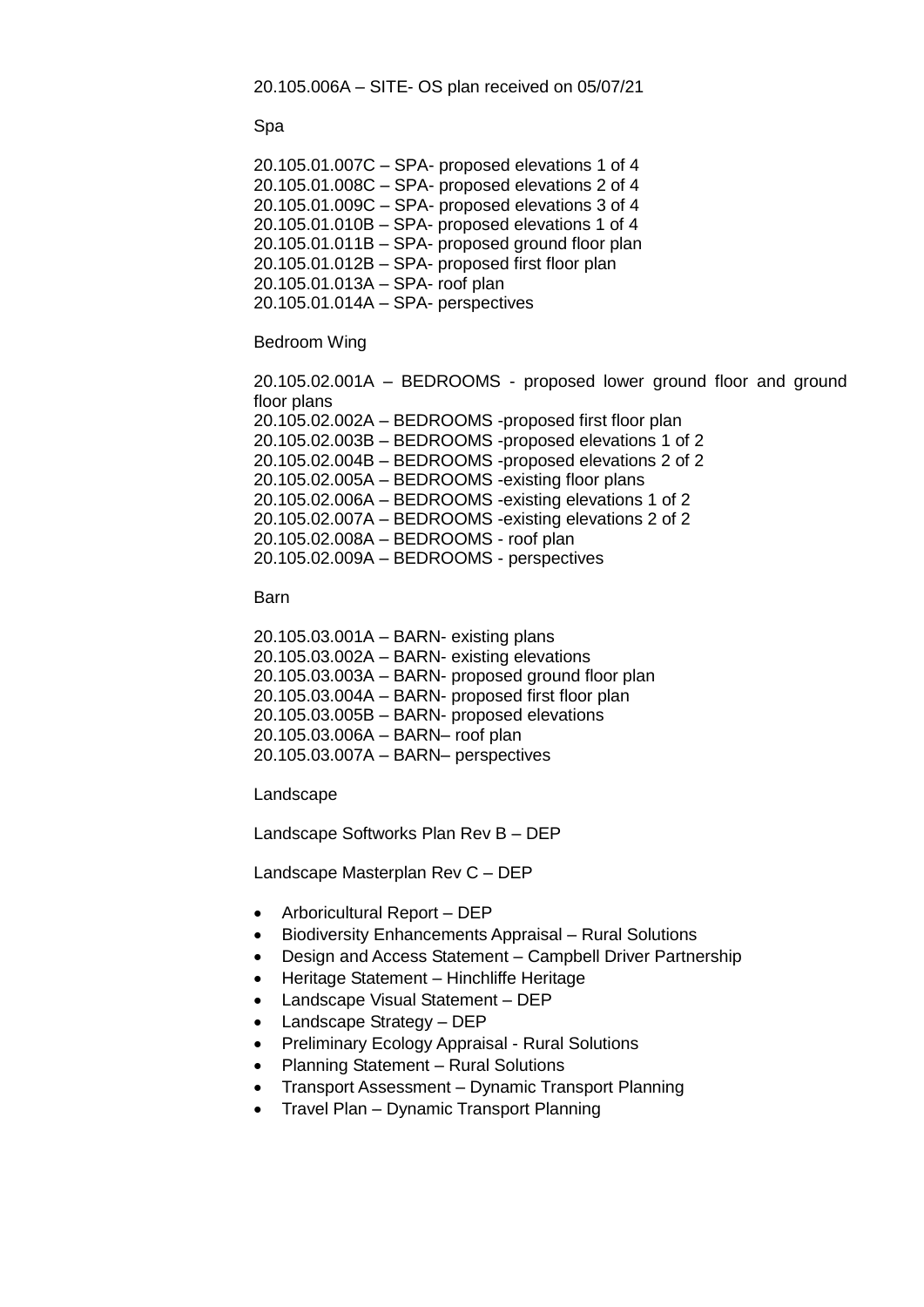## *Materials*

- 3. Prior to their use in the development details of the following shall be submitted to and agreed in writing by the Local Planning Authority:
	- Samples of all external walling materials
	- Samples of all external roofing materials
	- Details of all window and door frame materials and finishes
	- Rainwater goods

Thereafter the development shall be carried out in accordance with the approved details.

REASON: To ensure a satisfactory standard of development and finish for the extension of this the host Grade II\* heritage asset.

## *Drainage*

4. No development other than groundworks, shall commence until a final, detailed surface water sustainable drainage scheme for the site has been submitted to, and approved in writing by, the local planning authority.

The detailed sustainable drainage scheme shall be based upon the sitespecific flood risk assessment submitted and the sustainable drainage principles set out in the National Planning Policy Framework, Planning Practice Guidance and Defra Technical Standards for Sustainable Drainage Systems. No surface water shall be allowed to discharge to the public foul sewer(s), either directly or indirectly. The detailed sustainable drainage scheme shall include, as a minimum:

- a) Final sustainable drainage plans, appropriately labelled to include:
	- i. A final surface water drainage layout plan showing all pipe and structure references, dimensions and design levels;
	- ii. A plan identifying the areas contributing to the surface water drainage network, including surface water flows from outside the curtilage as necessary;
	- iii. Details of all sustainable drainage components, including landscape drawings showing topography and slope gradient as appropriate;
	- iv. Flood water exceedance routes in accordance with Defra Technical Standards for Sustainable Drainage Systems;
	- v. Finished Floor Levels (FFL) in AOD, with adjacent ground levels for all sides of each building; and
	- vi. Measures taken to manage the quality of the surface water runoff to prevent pollution, protect groundwater and surface waters, and deliver suitably clean water to sustainable drainage components;
- b) A full set of sustainable drainage flow calculations for the surface water drainage network. The calculations must show the full network design criteria, pipeline schedules and simulation outputs for the 1 in 1 year, 1 in 30 year and 1 in 100 year return period, plus an additional 40% allowance for climate change and an additional 10% allowance for urban creep. Surface water run-off must not exceed the predevelopment runoff rates and volumes for the corresponding rainfall intensity.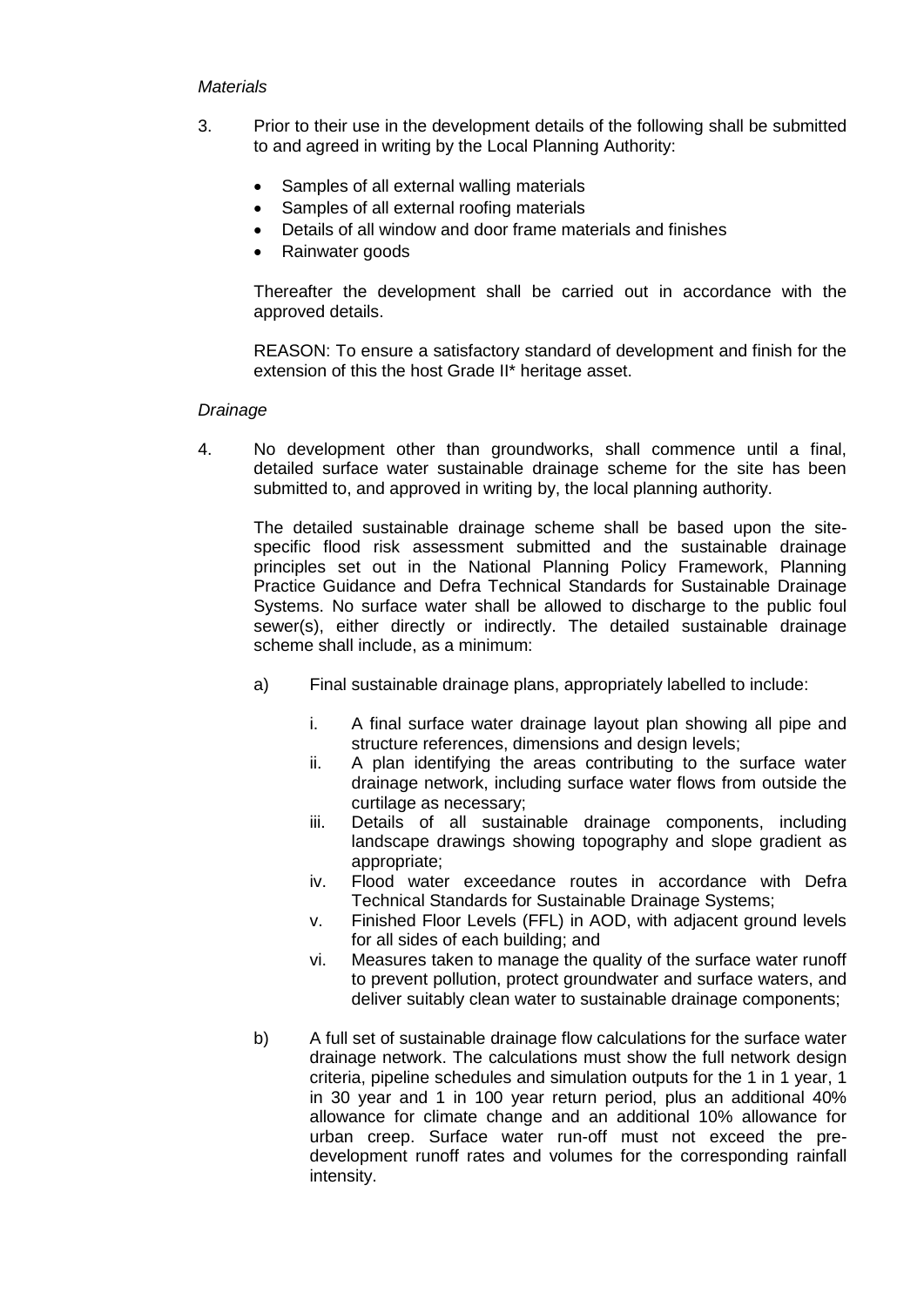The scheme shall be implemented in accordance with the approved details prior to first use of the development hereby approved.

REASON: To ensure satisfactory sustainable drainage facilities are provided to serve the site in accordance with the Paragraphs 163 and 165 of the National Planning Policy Framework, Planning Practice Guidance and Defra Technical Standards for Sustainable Drainage Systems.

- 5. No development other than groundworks shall commence until details of how surface water and pollution prevention will be managed during each construction phase have been submitted to and approved in writing by the local planning authority. Those details shall include, as a minimum:
	- a) Measures taken to ensure surface water flows are retained on-site during construction phase(s) and, if surface water flows are to be discharged they are done so at a restricted rate to be agreed with the Lancashire County Council LLFA.
	- b) Measures taken to prevent siltation and pollutants from the site into any receiving groundwater and/or surface waters, including watercourses, with reference to published guidance. The development shall be constructed in accordance with the approved details.

The development thereafter shall be undertaken in accordance with the approved measures.

REASON: To ensure the development is served by satisfactory arrangements for the disposal of surface water during each construction phase(s) so it does not pose an undue flood risk on site or elsewhere; and, To ensure that any pollution arising from the development as a result of the construction works does not adversely impact on existing or proposed ecological or geomorphic condition of water bodies.

6. No building hereby permitted shall be occupied until a Verification Report and Operation and Maintenance Plan for the lifetime of the development, pertaining to the surface water drainage system and prepared by a suitably competent person, has been submitted to and approved in writing by the Local Planning Authority.

The Verification Report must demonstrate that the sustainable drainage system has been constructed as per the agreed scheme (or detail any minor variations), and contain information and evidence (including photographs) of details and locations (including national grid reference) of inlets, outlets and control structures; landscape plans; full as built drawings; information pertinent to the installation of those items identified on the critical drainage assets drawing; and, the submission of an final 'operation and maintenance manual' for the sustainable drainage scheme as constructed.

Details of appropriate operational, maintenance and access requirements for each sustainable drainage component are to be provided, with reference to published guidance, through an appropriate Operation and Maintenance Plan for the lifetime of the development as constructed. This shall include arrangements for adoption by an appropriate public body or statutory undertaker, and/or management and maintenance by a Management Company and any means of access for maintenance and easements, where applicable. Thereafter the drainage system shall be retained, managed and maintained in accordance with the approved details.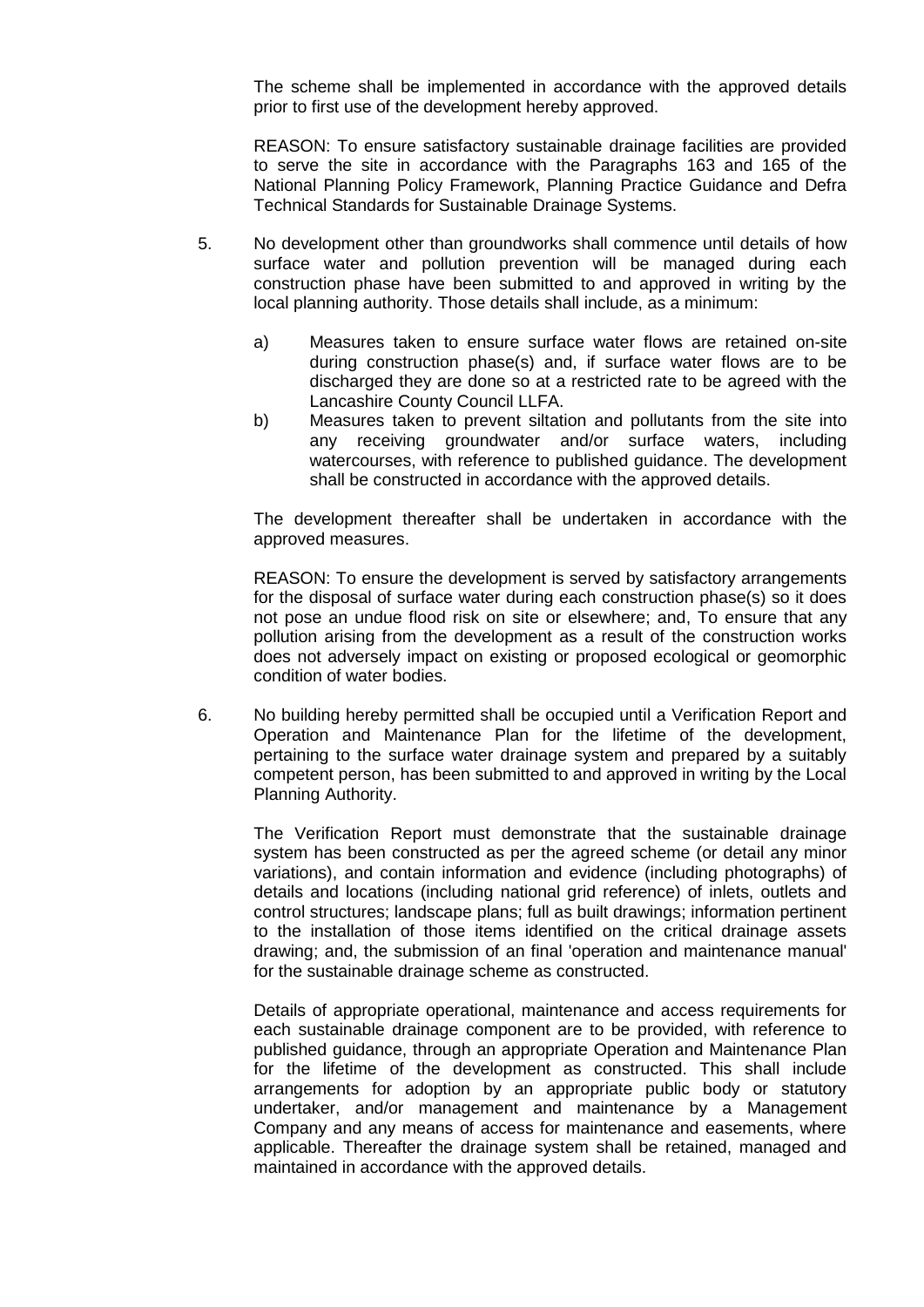REASON: To ensure that flood risks from development to the future users of the land and neighbouring land are minimised, together with those risks to controlled waters, property and ecological systems, and to ensure that the development as constructed is compliant with and subsequently maintained pursuant to the requirements of Paragraph 165 of the National Planning Policy Framework.

- 7. No development other than groundworks shall take place until a Construction Management Plan (CMP) or Construction Method Statement (CMS) has been submitted to and approved in writing by the local planning authority. The approved plan / statement shall provide:
	- 24 Hour emergency contact number;
	- Details of the parking of vehicles of site operatives and visitors;
	- Details of loading and unloading of plant and materials;
	- Arrangements for turning of vehicles within the site;
	- Swept path analysis showing access for the largest vehicles regularly
	- accessing the site and measures to ensure adequate space is available and maintained, including any necessary temporary traffic management measures;
	- Measures to protect vulnerable road users (pedestrians and cyclists);
	- The erection and maintenance of security hoarding including decorative displays and facilities for public viewing, where appropriate;
	- Wheel washing facilities:
	- Measures to deal with dirt, debris, mud or loose material deposited on the highway as a result of construction;
	- Measures to control the emission of dust and dirt during construction;
	- Details of a scheme for recycling/disposing of waste resulting from demolition and construction works;
	- Construction vehicle routing;
	- Delivery, demolition and construction working hours.

The approved plan/ statement shall be adhered to throughout the construction period.

REASON: In the interest of safeguarding residential amenity and highway safety.

# *Landscaping and Tree Planting*

8. Within one year of the commencement of development, landscaping as shown on the approved landscape plans, shall be planted at the site or at a phased programme of landscaping agreed previously agreed in writing by the LPA. If, within a period of ten years following planting, any trees on the site die, they shall be replaced with a comparable replacement.

REASON: In the interest of visual amenity and biodiversity.

9 Within 3 months of the date of this permission full details of number, type and their siting of bird and bat boxes in accordance with the submitted biodiversity plan shall be submitted to and approved in writing by the Local Planning Authority.

REASON: In the interest of visual amenity and biodiversity.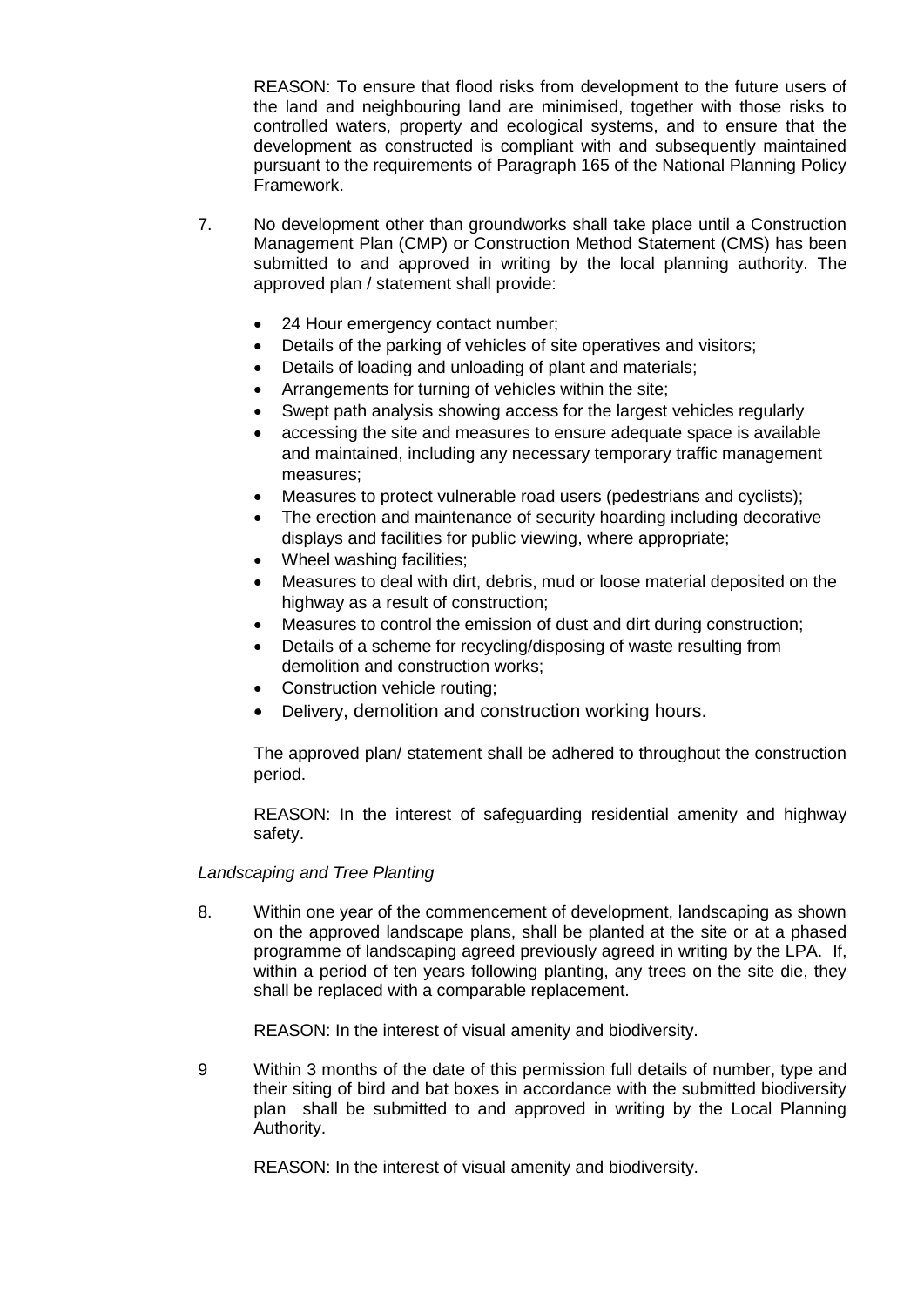# *External Lighting*

10. Prior to the installation of any external lighting to the bedroom block, spa and tearoom buildings hereby permitted or the land immediately around them details of such lighting shall be submitted to and approved in writing by the Local Planning Authority. Thereafter the lights shall be installed in accordance with the approved details.

REASON: In the interest of visual amenity and to reduce the impact of light pollution.

# *Electric Vehicle Charging Points*

11. Prior to the new car park being brought into use, details of electric vehicle charging points, their number, location and appearance following matters shall be submitted to and approved in writing by the Local Planning Authority. The charging points shall be installed in accordance with the approved details prior to the use of the new car park.

REASON: In the interest of sustainable travel measures and reduce the impact of carbon footprint.

## *Informatives*

- 1. In relation to condition 7 Construction Management Plan. There must be no reversing into or from the live highway at any time all vehicles entering the site must do so in a forward gear, and turn around in the site before exiting in a forward gear onto the operational public highway. There must be no storage of materials in the public highway at any time. There must be no standing or waiting of machinery or vehicles in the public highway at any time. Vehicles must only access the site using a designated vehicular access point. There must be no machinery operating over the highway at any time, this includes reference to loading/unloading operations all of which must be managed within the confines of the site. A licence to erect hoardings adjacent to the highway (should they be proposed) may be required. If necessary this can be obtained via the County Council (as 3 the Highway Authority) by contacting the Council by telephoning 01772 533433 or e-mailing lhsstreetworks@lancashire.gov.uk All references to public highway include footway, carriageway and verge.
- 2. The grant of planning permission does not entitle a developer to obstruct a right of way and any proposed stopping-up or diversion of a right of way should be the subject of an Order under the appropriate Act. The applicant should be advised to contact Lancashire County Council's Public Rights of Way section by email on PROW@lancashire.gov.uk, quoting the location, district and planning application number, to discuss their proposal before any development works begin.

(Mr J Ellis spoke in favour of the above application).

# 178 PLANNING APPLICATION 3/2020/1060 - STANLEY HOUSE, MELLOR

#### RESOLVED:

That Listed Building Consent be granted subject to the following conditions:

*Time Scale for Implementation of Consent*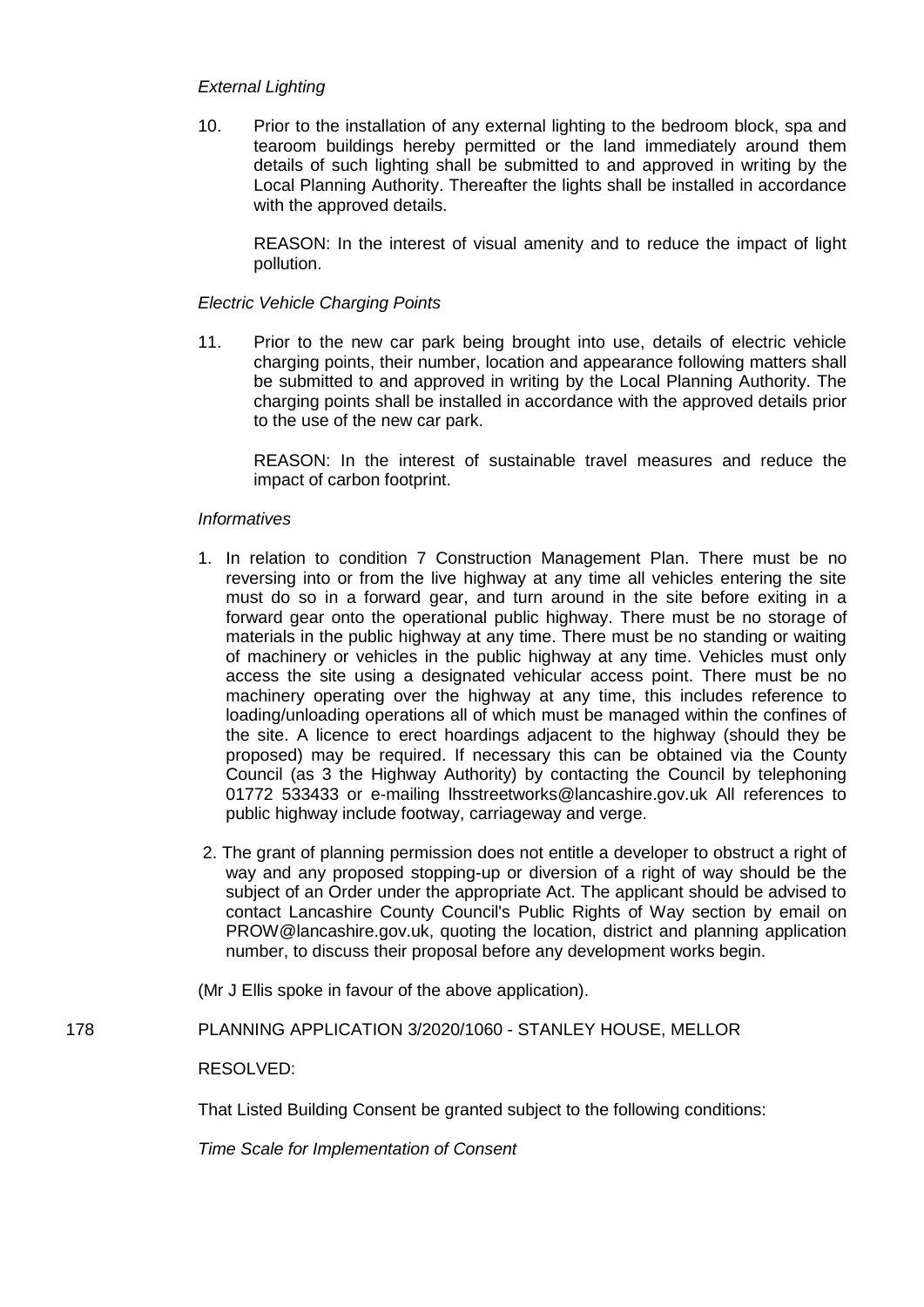1. The development hereby permitted shall be commenced before the expiration of three years from the date of this permission. REASON: Required to be imposed pursuant to Section 18 of the Planning (Listed Buildings and Conservation Areas) Act 1990.

#### *Approved Plans and Documents*

2. The development hereby permitted shall not be carried out otherwise than in conformity with the following submitted plans and details and recommendations therein received by the Local Planning Authority:

Site Plans

20.105.001B – SITE- existing site plan 20.105.002C – SITE- proposed site plan & areas 20.105.003E – SITE- proposed site plan received on 19/07/21 20.105.004A – SITE- new development comparison 20.105.005A – SITE- OS plan received on 5/07/21

#### Spa

20.105.01.007C – SPA- proposed elevations 1 of 4 20.105.01.008C – SPA- proposed elevations 2 of 4 20.105.01.009C – SPA- proposed elevations 3 of 4 20.105.01.010B – SPA- proposed elevations 1 of 4 20.105.01.011B – SPA- proposed ground floor plan 20.105.01.012B – SPA- proposed first floor plan 20.105.01.013A – SPA- roof plan 20.105.01.014A – SPA- perspectives

#### Bedroom Wing

20.105.02.001A – BEDROOMS - proposed lower ground floor and ground floor plans 20.105.02.002A – BEDROOMS -proposed first floor plan 20.105.02.003B – BEDROOMS -proposed elevations 1 of 2 20.105.02.004B – BEDROOMS -proposed elevations 2 of 2 20.105.02.005A – BEDROOMS -existing floor plans 20.105.02.006A – BEDROOMS -existing elevations 1 of 2 20.105.02.007A – BEDROOMS -existing elevations 2 of 2 20.105.02.008A – BEDROOMS - roof plan 20.105.02.009A – BEDROOMS - perspectives

#### Barn

20.105.03.001A – BARN- existing plans 20.105.03.002A – BARN- existing elevations 20.105.03.003A – BARN- proposed ground floor plan 20.105.03.004A – BARN- proposed first floor plan 20.105.03.005B – BARN- proposed elevations 20.105.03.006A – BARN– roof plan 20.105.03.007A – BARN– perspectives

#### Landscape

Landscape Softworks Plan Rev B – DEP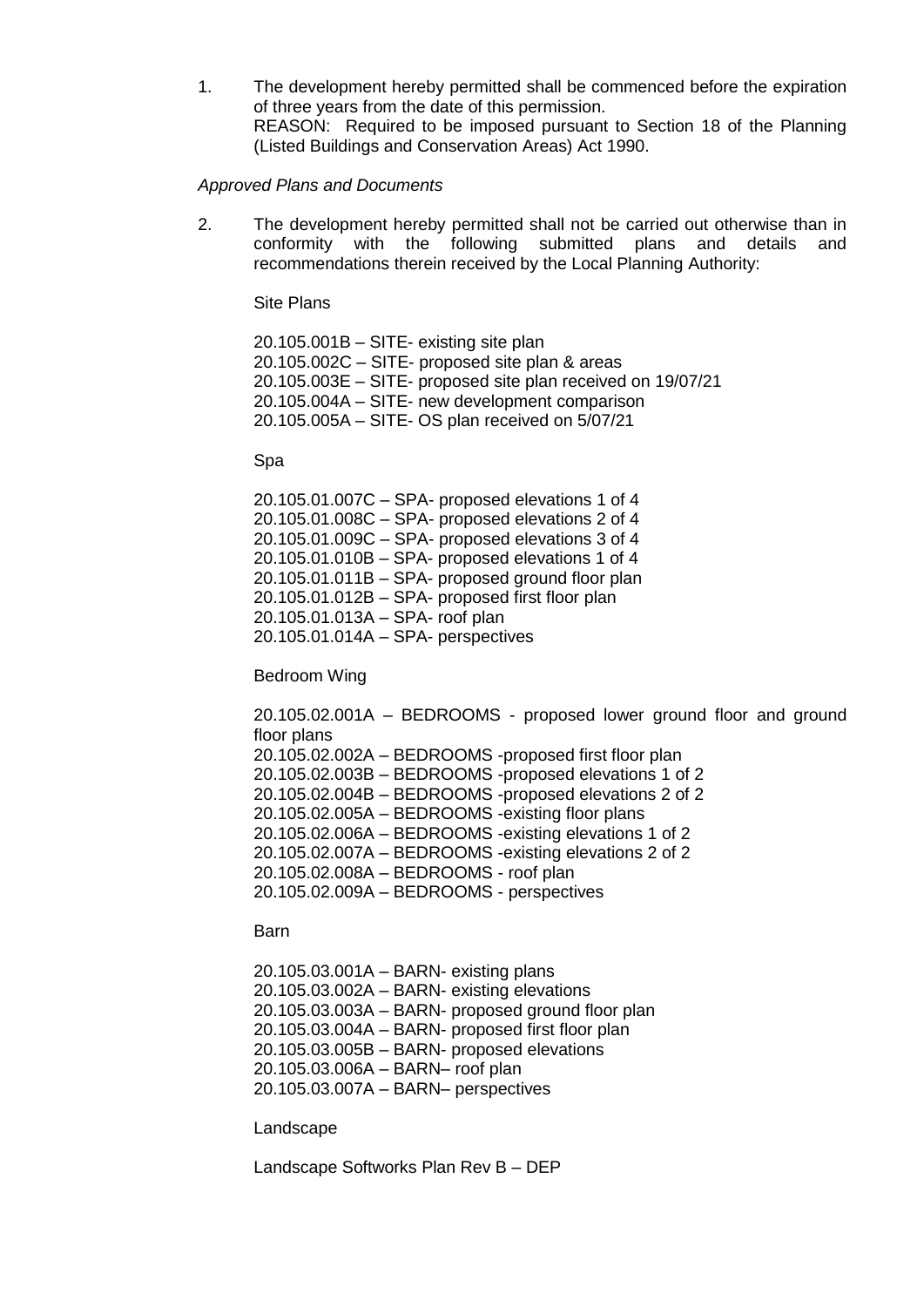Landscape Masterplan Rev C – DEP

- Arboricultural Report DEP
- Biodiversity Enhancements Appraisal Rural Solutions
- Design and Access Statement Campbell Driver Partnership
- Heritage Statement Hinchliffe Heritage
- Landscape Visual Statement DEP
- Landscape Strategy DEP
- Preliminary Ecology Appraisal Rural Solutions
- Planning Statement Rural Solutions
- Transport Assessment Dynamic Transport Planning
- Travel Plan Dynamic Transport Planning

## *Materials*

- 3. Prior to their use in the development details of the following shall be submitted to and agreed in writing by the Local Planning Authority:
	- Samples of all external walling materials
	- Samples of all external roofing materials
	- Car parking materials
	- Details of all window and door frame materials and finishes
	- Rainwater goods

Thereafter the development shall be carried out in accordance with the approved details.

REASON: To ensure a satisfactory standard of development and finish for the extension of this the host Grade II\* heritage asset.

# 179 LONGRIDGE CRICKET CLUB SECTION 106 MONIES

The Director of Economic Development and Planning submitted a report seeking authority from members to release Section 106 contributions to Longridge Cricket Club.

The Section 106 monies were secured when planning permission was granted to erect up to 195 dwellings on land to the North of Dilworth Lane, Longridge in the sum of £682 per dwelling towards off site open space for:-

- Grass pitch improvements at Mardale, Longridge;
- Cricket wicket provision at Longridge Cricket Club;
- Sports hall improvements at Longridge Sports Club; and
- Play facility improvements in Longridge.

To date £87,774 had been receipted in respect of the contribution based on the three trigger points set out in the Agreement.

The Director of Economic Development and Planning reported that Longridge Cricket Club had recently done improvements works at the club in respect of the cricket pitches including reseeding and treating the pitch and were seeking to utilise part of the S106 contributions to fund the work. Invoices totalling £12,753 had been received and approved.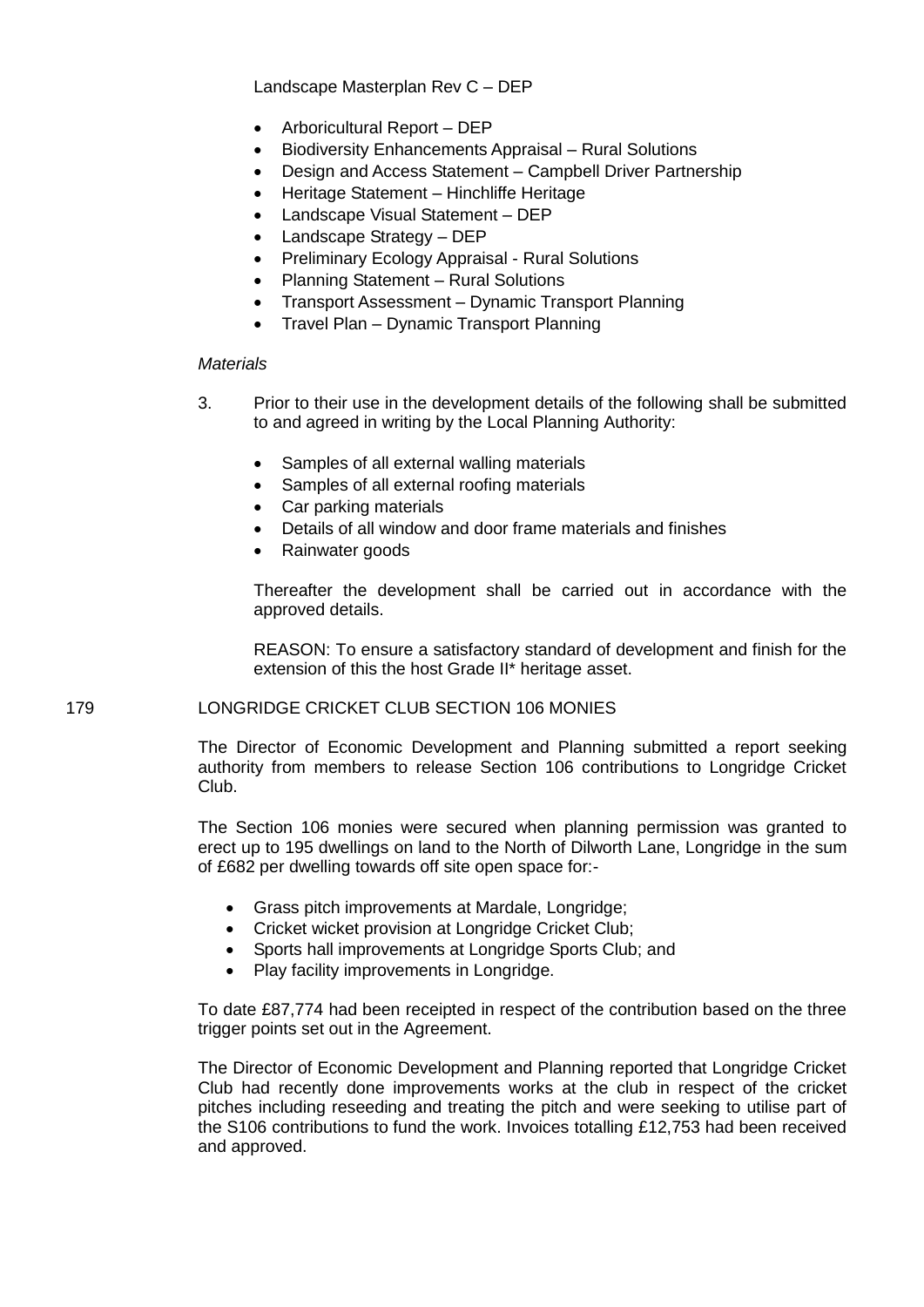RESOLVED THAT COMMITTEE:

Authorise the payment of the already received invoice(s) from Longridge Cricket Club within 28 working days of committee, up to the amount of £12,753.

180 STRATEGIC HOUSING AND EMPLOYMENT LAND STUDY - CONSULTANCY SUPPORT

> The Director of Economic Development and Planning submitted a report asking for committee's approval to have consultancy support to deliver key evidence for the Local Plan Review, specifically for the Strategic Housing and Employment Land Study (SHELA)

> The SHELA (as was the SHLAA) is a key piece of evidence that helps identify potential sources of land to enable the Council to ensure it has land available to deliver its strategy and housing requirements. These sites would still need to follow the due process of either Local Plan allocation and/or the granting of planning permission. The most recent guidance has included the consideration of employment sites as well as housing sites, hence the term SHELA.

> The Council is required to publish an up-to-date study as part of the plan-making process and to meet national policy requirements. A new study is needed as the last update was 2013, and the Council needs to be able to demonstrate that it has considered reasonable alternatives in relation to development strategy patterns of development and potential sites.

> Members were reminded that this piece of work was to be delivered by in-house resource, however, ongoing staffing issues meant that there was a need to secure consultancy support to deliver the SHELA to maintain the published timetable. At this stage there was no requirement to identify additional funding as the current Local Plan budget has resources available.

#### RESOLVED THAT COMMITTEE:

- 1. Agree to secure consultancy support to deliver the Strategic Housing and Employment Land Study and that the appointment of a suitable consultancy be commissioned as soon as possible, having regard to the Council's financial and procurement regulations; and
- 2. Endorse the publication of a call for sites to inform the Local Plan process and that the call for sites process be kept under review by the Development Plan working group.

#### 181 STRATEGIC HOUSING AND EMPLOYMENT NEEDS ASSESSMENT (SHENA)

The Director of Economic Development and Planning submitted a report asking committee to agree to the publication of the final report of April 2020 carried out by Turley Associates on the Strategic Housing and Employment Needs Assessment.

The report, which provides a range of housing data, would be published for reference but its findings in relation to housing requirement would remain subject to further scenario development as part of the plan-making process.

RESOLVED THAT COMMITTEE:

Agree to the publication of the consultant's final report which provides the basis for further scenario development to assist the plan-making process.